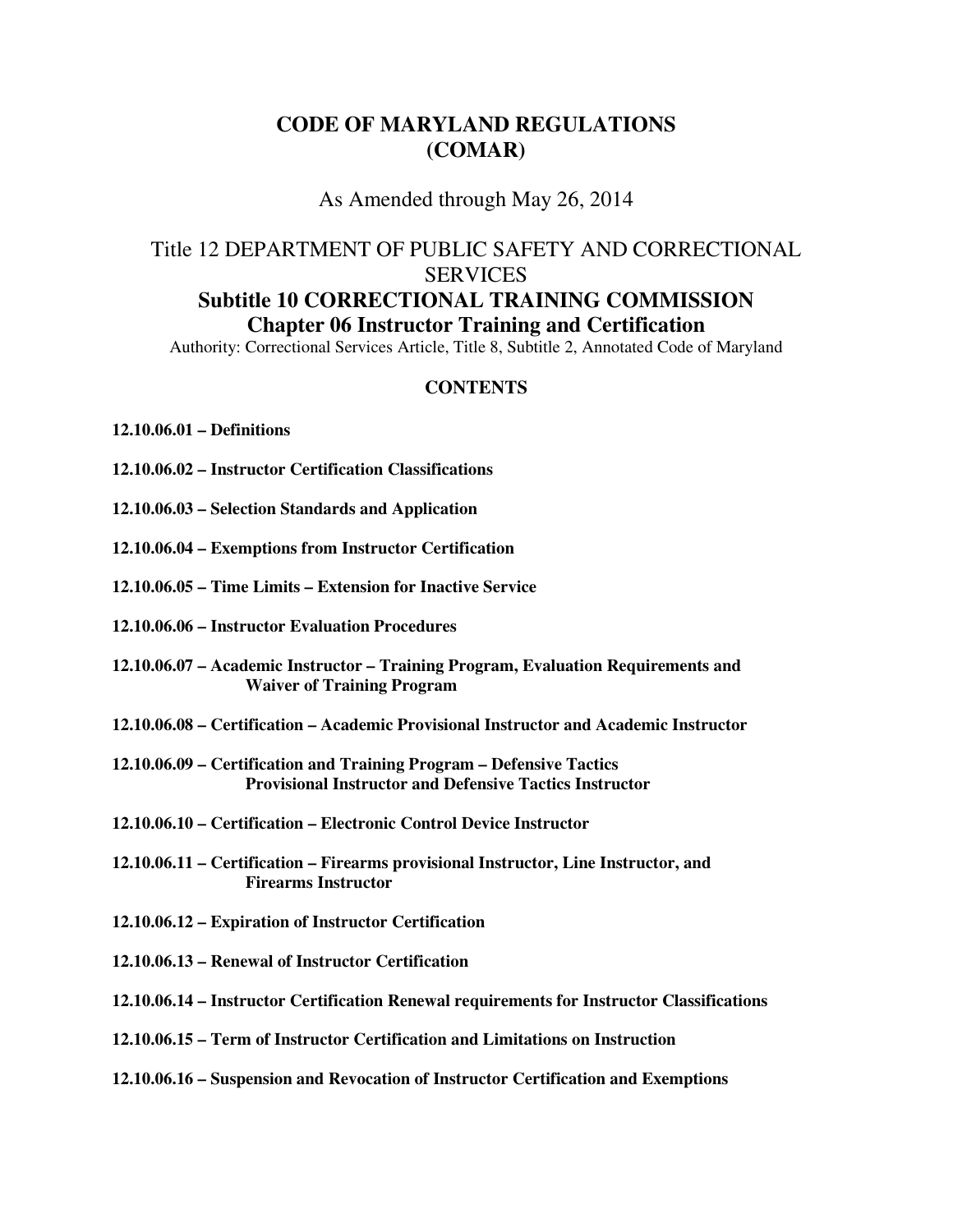#### **12.10.06.01 .01 Definitions.**

A. In this chapter, the following terms have the meanings indicated.

B. Terms Defined.

(1) "**Commission**" means the Maryland Correctional Training Commission or a representative authorized to act on behalf of the Commission.

(2) "**Correctional unit**" has the meaning stated in Correctional Services Article, §8-201, Annotated Code of Maryland.

(3) Course of Fire.

(a) "**Course of fire**" means a sequence of activities related to the actual discharge of a firearm on a firing line for training or qualification.

(b) "Course of fire" does not include firearm classroom instruction.

(4) "**Day fire**" has the meaning stated under COMAR 12.10.04.02.

(5) "**Department of Juvenile Services**" means the State agency established under Human Services Article, §9-201, Annotated Code of Maryland.

(6) "**Deputy Director**" means the Deputy Director of the Police and Correctional Training Commissions, or the Deputy Director's designee.

(7) "**Executive Director**" means the Executive Director of the Police and Correctional Training Commissions.

(8) "**Firearm**" means a pistol, revolver, or long gun.

(9) Firearm Classroom Instruction.

(a) "**Firearm classroom instruction**" means training conducted in a traditional educational setting; for example, in a room with desks, chairs, books, paper, and other educational tools or equipment.

(b) "Firearm classroom instruction" does not include training conducted on a firing line.

(10) "**Firing line**" means an area and position from which an individual actually discharges a firearm with live ammunition for firearms training or qualification, or both, as part of a course of fire.

(11) Firearms Training.

(a) "**Firearms training**" means a demonstration or an exercise, in addition to firearm classroom instruction, that is provided:

(i) By an individual certified under Regulation .11 of this chapter or COMAR 12.04.06 to perform firearm classroom instruction, conduct firearms training or qualification; and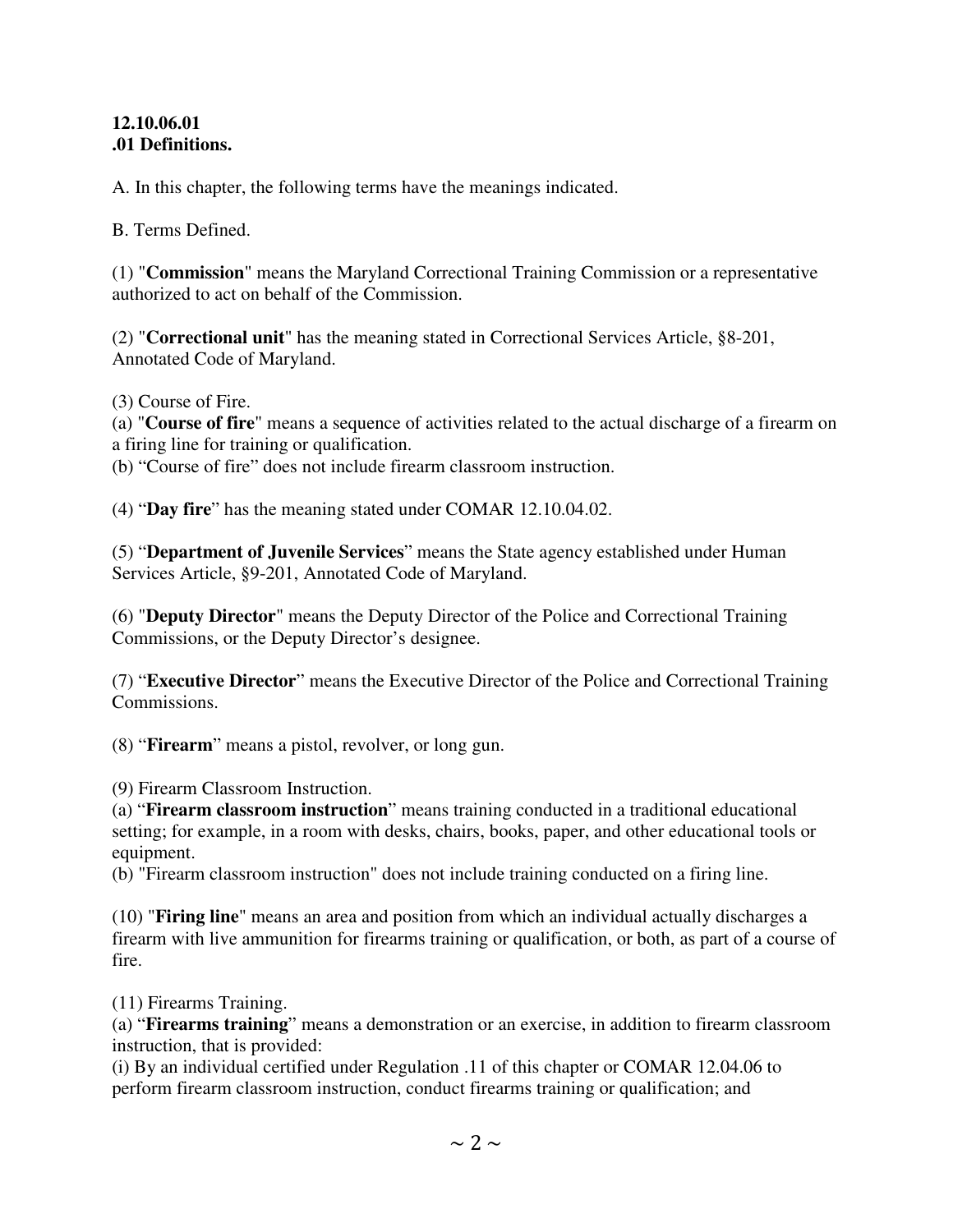(ii) To enhance understanding, proficiency, marksmanship, and other skills related to proper firearm use and tactics, such as movement, multiple targets, judgmental or decision training, and use of cover and concealment.

(b) "Firearms training" may include drills that involve discharging rounds of ammunition.

# (12) "**Firearm type**" means:

- (a) The following handguns:
- (i) Revolver; or
- (ii) Pistol; and
- (b) The following long guns:
- (i) Shotgun; or
- (ii) Long gun other than a shotgun.

(13) Handgun.

(a) "**Handgun**" has the meaning stated in Public Safety Article, §5-101, Annotated Code of Maryland.

(b) "Handgun" includes a:

- (i) Pistol; and
- (ii) Revolver.

(14) Inactive Status.

(a) "**Inactive status**" means a situation in which an individual, who continues to be employed by or under the supervision of a correctional unit, academy certified under COMAR 12.10.01.14, or the Department of Juvenile Services, is temporarily relieved of duties with the correctional unit, academy certified under COMAR 12.10.01.14, or Department of Juvenile Services for 30 consecutive days or more for:

(i) A medical or administrative reason that prevents the individual from completing Commissionrequired training; or

(ii) The purpose of suspending Commission-required training.

(b) "Inactive status" does not affect an individual's instructor certification or eligibility for provisional certification or certification.

(15) "**Judgmental or decision training**" means instruction and skills development conducted in the classroom, using firearms simulation, or on a firing line, to enable an individual to:

(a) Differentiate between threat levels; and

(b) Respond appropriately to an identified threat.

(16) Optical Sighting Device.

(a) "**Optical sighting device**" means a mechanism that assists an individual in sighting a firearm.

(b) "Optical sighting device" does not include an iron sight.

(17) "**Pistol**" means a handgun that operates semi-automatically:

(a) Discharging a single round of ammunition with a pull of the trigger;

(b) Clearing the chamber of the spent casing; and

(c) Loading the next round of ammunition in the chamber.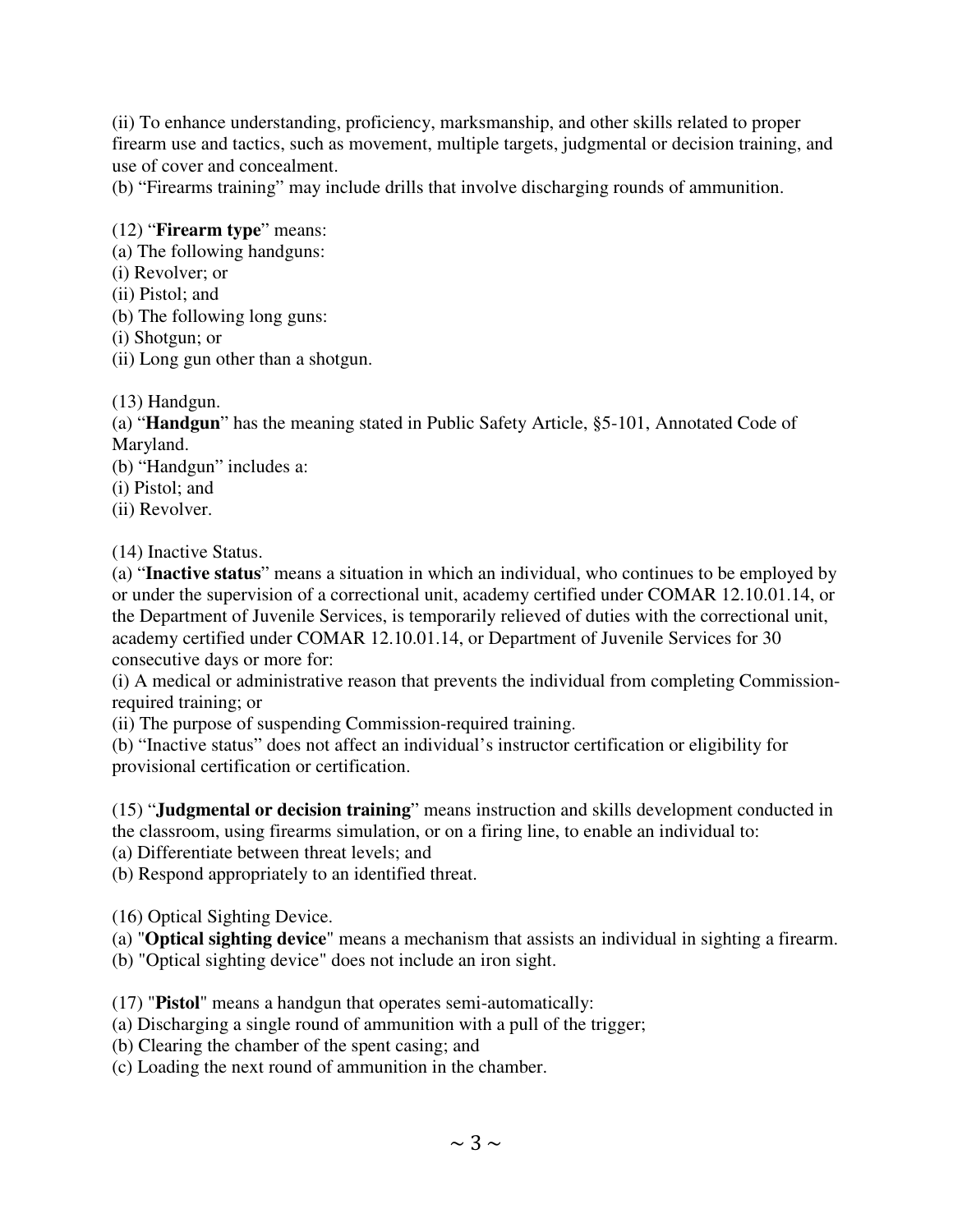(18) "**Power**" means a measurement used to describe levels of visual magnification, with a number representing the level of magnification above the normal visual range.

(19) "**Qualification**" as used in Regulations .11, .14, and .15 of this chapter means proficiency testing by discharging a firearm on a Commission-approved course of fire to receive a score that the Commission measures against established requirements to determine if the individual meets provisions required under this chapter for certification as a Firearms Provisional Instructor, Line Instructor, or Firearms Instructor.

(20) Reduced Light.

(a) "**Reduced light**" means the normal outdoor lighting conditions that exist between dusk and dawn.

(b) "Reduced light" includes simulated natural outdoor lighting conditions such as:

(i) Artificial light; or

(ii) Goggles, headgear, or an apparatus worn to cover the eyes designed to reduce the availability of light to simulate natural reduced lighting conditions.

(21) "**Revolver**" means a handgun that:

(a) Fires a single round of ammunition with each pull of the trigger; and

(b) Has a cylinder containing additional rounds of ammunition that rotates to position the next round of ammunition for firing.

(22) "**Term of certification**" means the dates during which an individual's certification for an instructor classification is in effect.

(23) "**Training authority**" means an individual of a correctional unit, academy certified under COMAR 12.10.01.14, or the Department of Juvenile Services who is authorized by the correctional unit, academy certified under COMAR 12.10.01.14, or the Department of Juvenile Services to submit under provisions of this chapter an application for any of the following for another individual:

(a) Instructor certification;

- (b) Renewal of instructor certification;
- (c) Termination of certification;
- (d) Exemption from instructor certification; or

(e) Waiver of certain requirements for instructor certification.

(24) "**Training provider**" means an entity that has Commission approval to conduct a training course.

(25) "**Type 1 long gun**" means a long gun with an optical sighting device greater than 4 power intended for use as a counter-sniper firearm.

(26) "**Type 2 long gun**" means a long gun with an optical sighting device greater than 4 power intended for use other than as a counter-sniper firearm.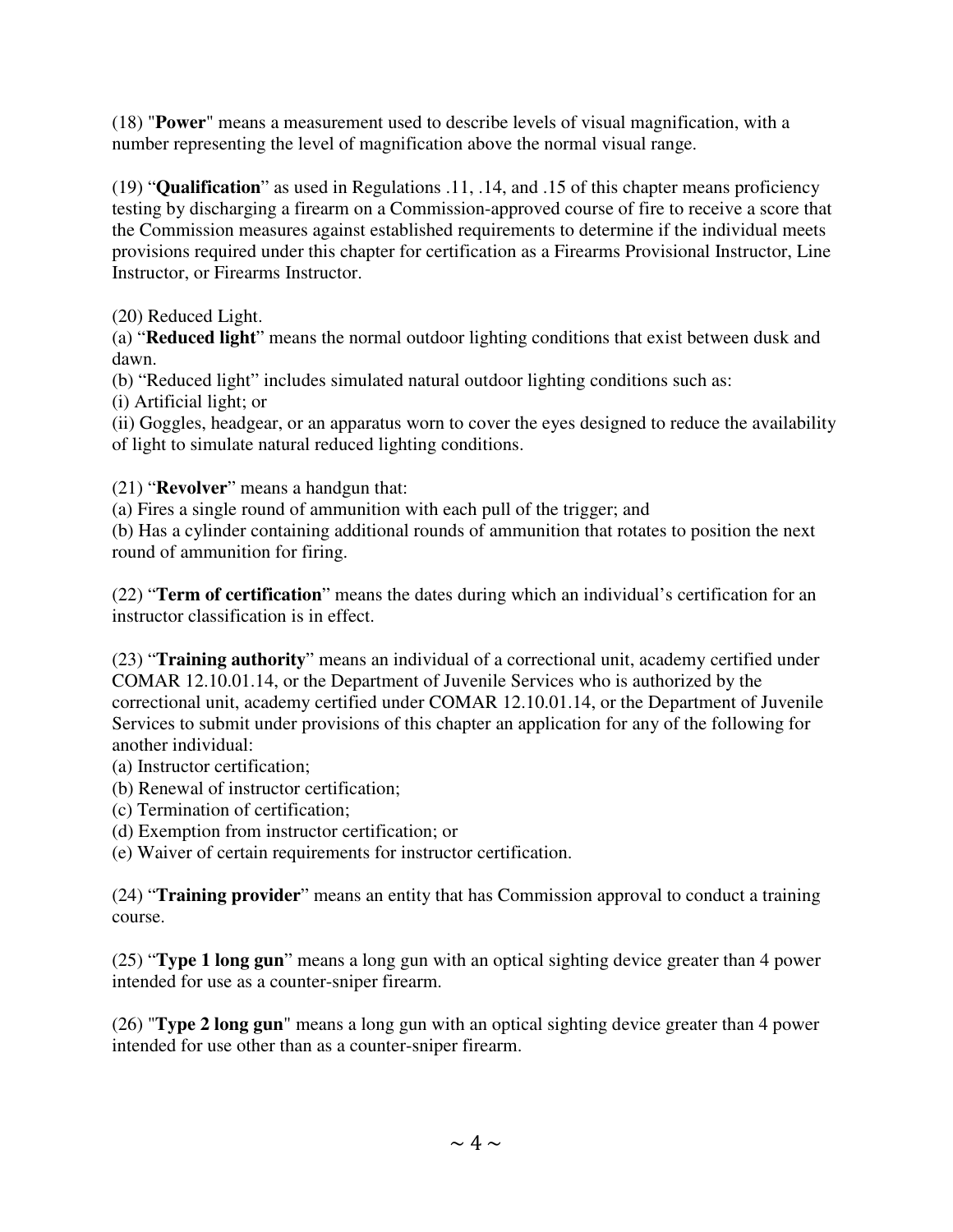(27) "**Type 3 long gun**" means a long gun without an optical sighting device, or with an optical device of 4 power or less.

(28) Type 4 Long Gun.

(a) "**Type 4 long gun**" means a long gun manufactured and sold as a shotgun that is designed to discharge a single projectile or multiple projectiles from a single round of ammunition.

(b) "Type 4 long gun" includes a long gun manufactured and sold as a shotgun regardless of the: (i) Action; or

(ii) Use of an optical sighting device.

# **12.10.06.02**

# **.02 Instructor Certification Classifications.**

A. The Commission provides instructor certification in accordance with this chapter for the following instructor classifications:

- (1) Academic Provisional Instructor;
- (2) Academic Instructor;
- (3) Defensive Tactics Provisional Instructor;
- (4) Defensive Tactics Instructor;
- (5) Electronic Control Device Instructor;
- (6) Firearms Provisional Instructor;
- (7) Line Instructor; and
- (8) Firearms Instructor.

B. Certification Required.

(1) Unless exempt under Regulation .04 of this chapter, an individual who provides instruction for a Commission-approved training course that is credited toward the Commission's requirements for mandated employee certification under COMAR 12.10 shall be:

(a) Certified by the Commission or the Police Training Commission as an instructor for the type of instruction the individual is providing; and

(b) In compliance with applicable Commission regulations.

(2) An individual's instructor certification for a specific instructor classification limits the individual to providing the type of instruction prescribed for the instructor classification established under Regulation .15 of this chapter.

## **12.10.06.03 .03 Selection Standards and Application.**

A. Selection Standards for Instructor Certification. If an application is submitted to the Commission requesting certification of an individual for an instructor classification, at a minimum, the individual shall meet the following standards:

(1) Possess a:

(a) High school diploma issued by a high school or recognized by the State Board of Education; or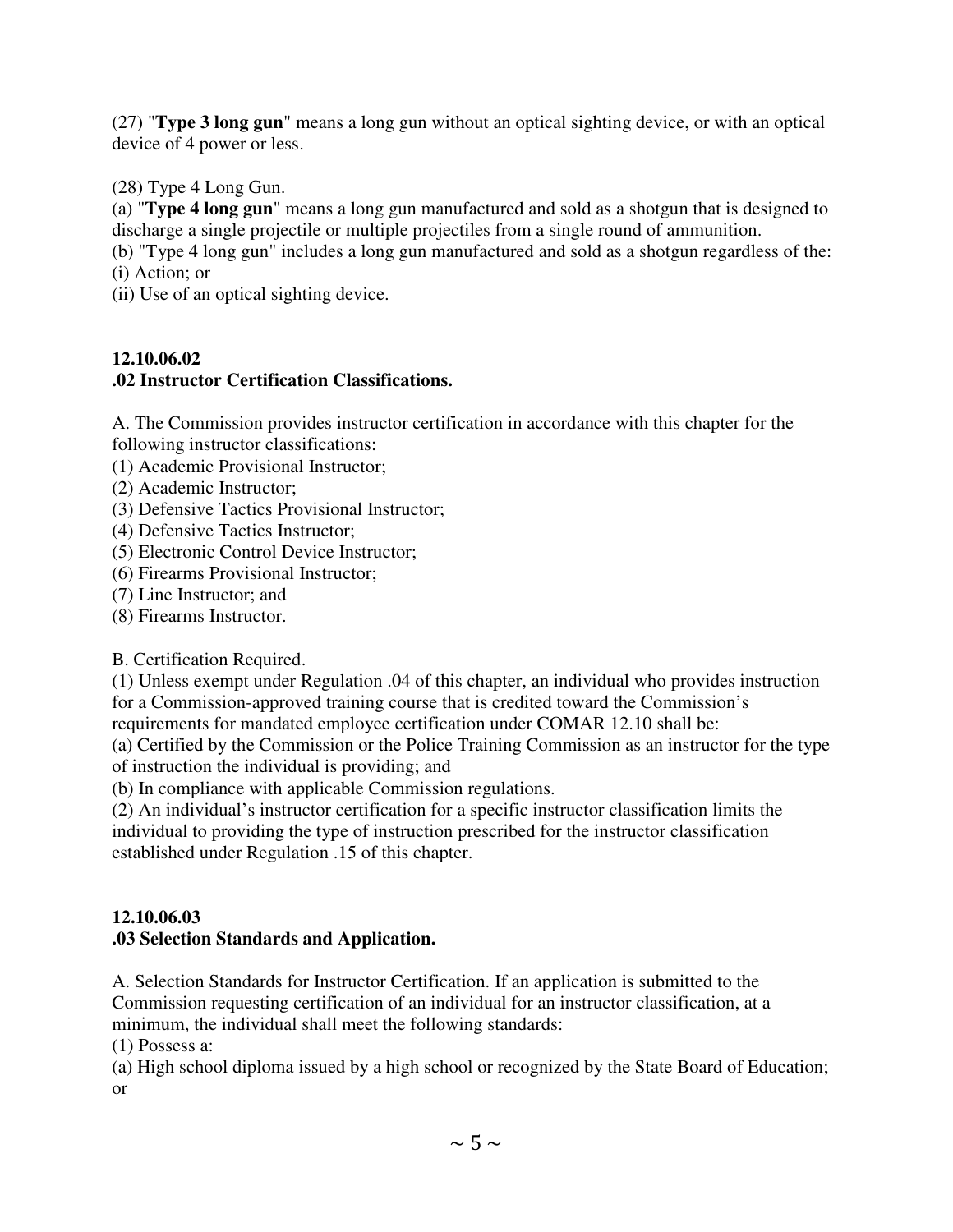(b) General Education Development (GED) certificate or diploma issued by Maryland or other state, or recognized by the State Board of Education.

(2) Be currently employed by or providing instruction under the supervision of:

(a) A correctional unit;

(b) An academy certified under COMAR 12.10.01.14; or

(c) The Department of Juvenile Services;

(3) Satisfies requirements of this chapter for the instructor classification for which instructor certification is requested; and

(4) Be in compliance with applicable Commission regulations.

B. Application for Instructor Certification.

(1) An individual applying for instructor certification shall complete and sign a Commission instructor certification application for the requested instructor classification and submit the completed application to the training authority for the correctional unit, academy certified under COMAR 12.10.01.14, or Department of Juvenile Services that:

(a) Employs the individual; or

(b) Supervises where the individual provides instruction.

(2) A training authority may not approve or sign the training authority's own instructor certification application.

(3) If a training authority approves an individual making application for instructor certification and determines that the individual requesting certification meets requirements under this chapter for instructor certification for the instructor classification requested, the training authority shall: (a) Sign the application and submit the application to the Commission; and

(b) Provide, with the application, documentation required by the Commission establishing that the individual requesting certification meets requirements under this chapter for the instructor classification for which certification is requested.

C. Instructor Previously Certified by the Police Training Commission. If an application for instructor certification is submitted to the Commission by a training authority for an individual who was previously certified as an instructor by the Police Training Commission no more than three years before the date of the application, the Commission may certify the individual as an instructor for the instructor classification formerly certified by the Police Training Commission, if the individual meets:

(1) The selection standards under this regulation;

(2) The applicable instructor renewal requirements under Regulation .13 of this chapter; and

(3) Additional criteria that the Commission may require.

#### **12.10.06.04 .04 Exemptions from Instructor Certification.**

A. An individual who provides 3 hours or less of instruction for a Commission-approved training course is exempt from the requirement to have instructor certification required under this chapter if the individual does not provide instruction that is a part of: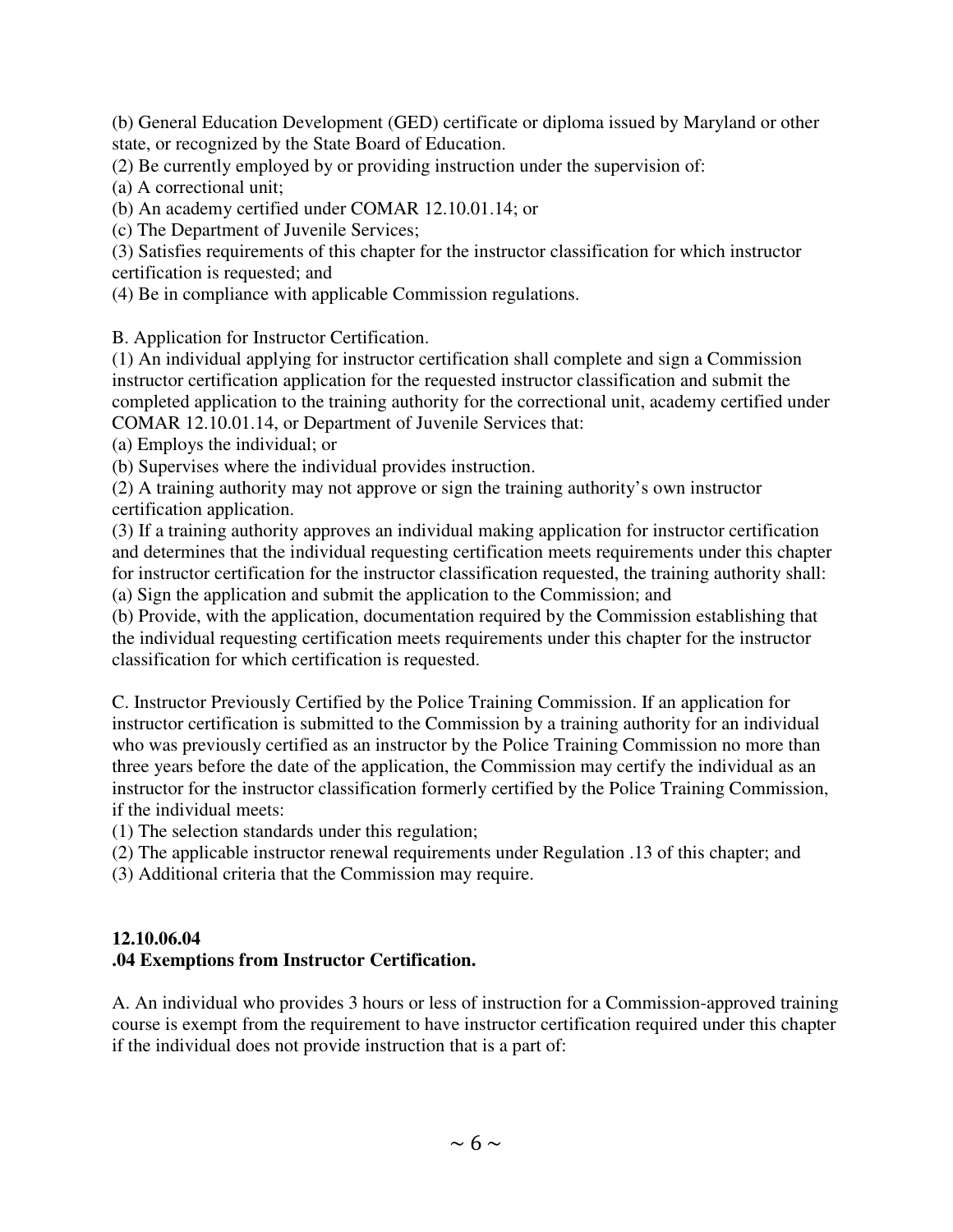(1) Defensive tactics training;

(2) Electronic control device training; or

(3) Firearms training.

B. The Deputy Director, upon a written request from a training authority or training provider, may exempt the following from the instructor certification requirements under this chapter: (1) An individual currently licensed or certified by the State or a nationally recognized organization, for the purpose of providing instruction in the subject matter related to the discipline in which the individual is licensed or certified;

(2) A faculty member employed by an accredited college or university, for the purpose of providing instruction in the subject matter area for which the faculty member is employed; (3) A currently certified emergency medical care or advanced first aid instructor, for the purpose of providing instruction related to emergency medical care or first aid; or

(4) Other individual who the Deputy Director determines to possess specialized skills or expertise for the purpose of providing instruction related to those skills or expertise.

C. A training authority may not submit the training authority's own request for an exemption from instructor certification required under this chapter.

D. An exemption granted to an individual:

(1) Permits the individual receiving the exemption to provide instruction for Commissionapproved training for the purpose under  $A(2)$  of this regulation for which the exemption was granted;

(2) Expires upon termination of the certification, license, or employment that is the basis for the exemption; and

(3) May be permanently revoked or temporarily suspended by the Deputy Director, as provided under Regulation .16 of this chapter.

# **12.10.06.05**

# **.05 Time Limits — Extension for Inactive Status.**

A. The following time limits may be extended by the amount of time that equals the length of time an individual is on inactive status:

(1) The time for completion of an applicant's evaluations prior to submitting an application for certification or renewal of certification;

(2) The time for completion of an applicant's training program, instructor's course or instruction prior to submitting an application for provisional certification, certification, or renewal of certification;

(3) The time of an individual's term of certification; and

(4) The time for completing a required firearms qualification course of fire.

B. Reporting Inactive Status to the Commission.

(1) At the request of an instructor, the training authority shall report the individual's inactive status to the Commission.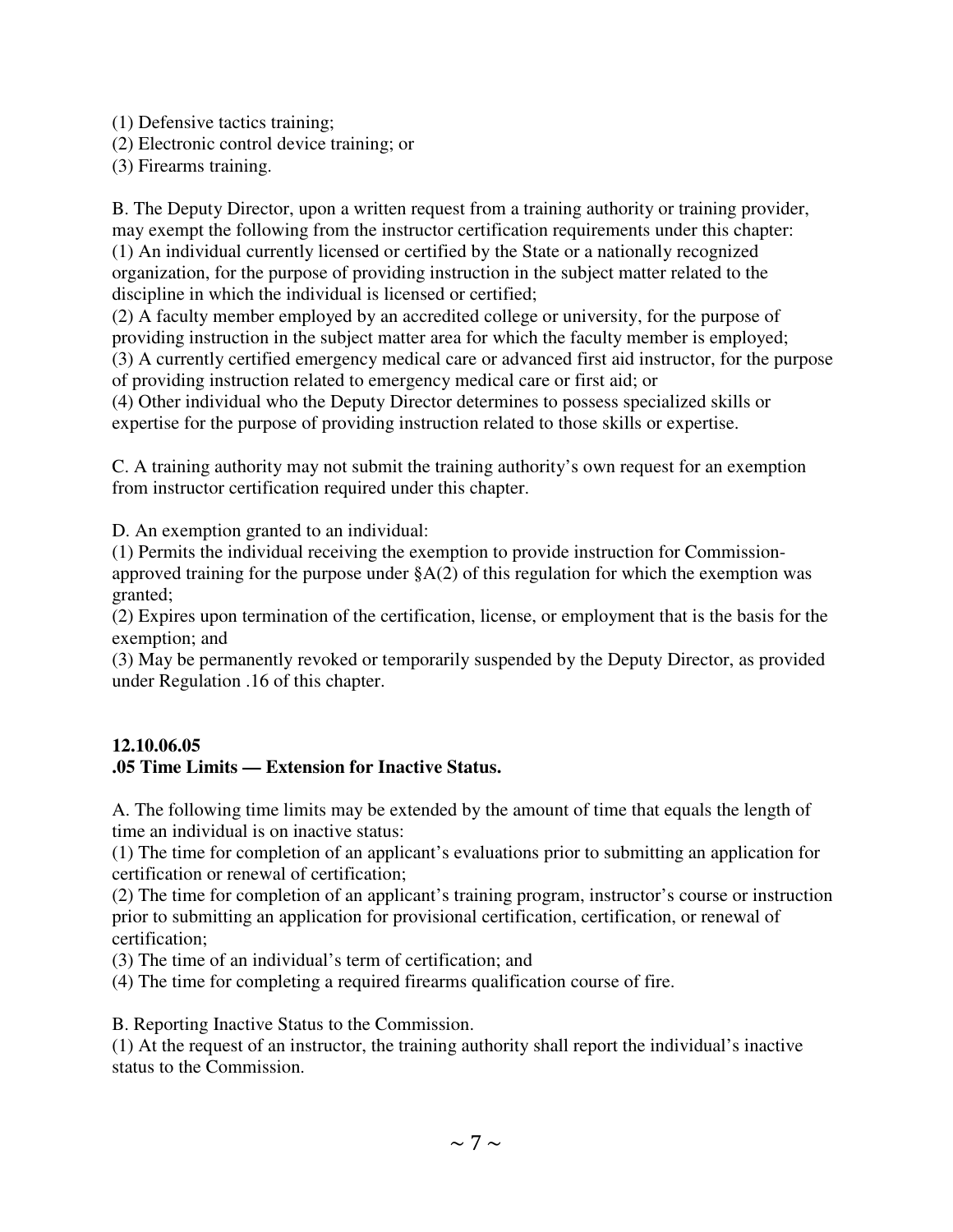(2) A training authority shall include in the report the date the individual is placed on inactive status and the date the inactive status ends.

# **12.10.06.06 .06 Instructor Evaluation Procedures.**

A. An evaluation of an individual required by this chapter for an instructor classification shall be: (1) Conducted on a separate occasion from other evaluations of the individual who is being evaluated;

(2) Conducted by an individual who meets the requirements of this chapter or COMAR 12.04.06; (3) Conducted while the individual being evaluated provides instruction for a course that is approved by the Commission or the Police Training Commission;

(4) Based on the personal observations, for a minimum of one hour, of the individual conducting the evaluation; and

(5) Recorded, by the individual conducting the evaluation, on a form approved by the Commission.

B. An individual may not conduct the individual's own instructor classification evaluation.

C. The Commission may consider an unsatisfactory evaluation or commentary by an evaluator as grounds to deny instructor certification.

#### **12.10.06.07 .07 Academic Instructor — Training Program, Evaluation Requirements and Waiver of Training Program.**

A. A correctional unit, academy certified under COMAR 12.10.01.14, the Department of Juvenile Services, or training provider may conduct an Academic Instructor training program if the program is approved by the Commission.

B. Not later than 20 working days before the proposed date for the start of an Academic Instructor training program, the correctional unit head, academy training director, Department of Juvenile Services official, or the training provider's official supervising the Academic Instructor training program shall submit to the Commission the proposed Academic Instructor training program for approval.

C. The following are minimum Academic Instructor training program requirements:

(1) An individual providing the Academic Instructor training shall be an Academic Instructor certified under this chapter or COMAR 12.04.06;

(2) The Academic Instructor training program shall include instruction on the following topics:

(a) An introduction to:

- (i) The basic concepts of learning and teaching;
- (ii) The role of training in the criminal justice profession; and
- (iii) Classroom management techniques;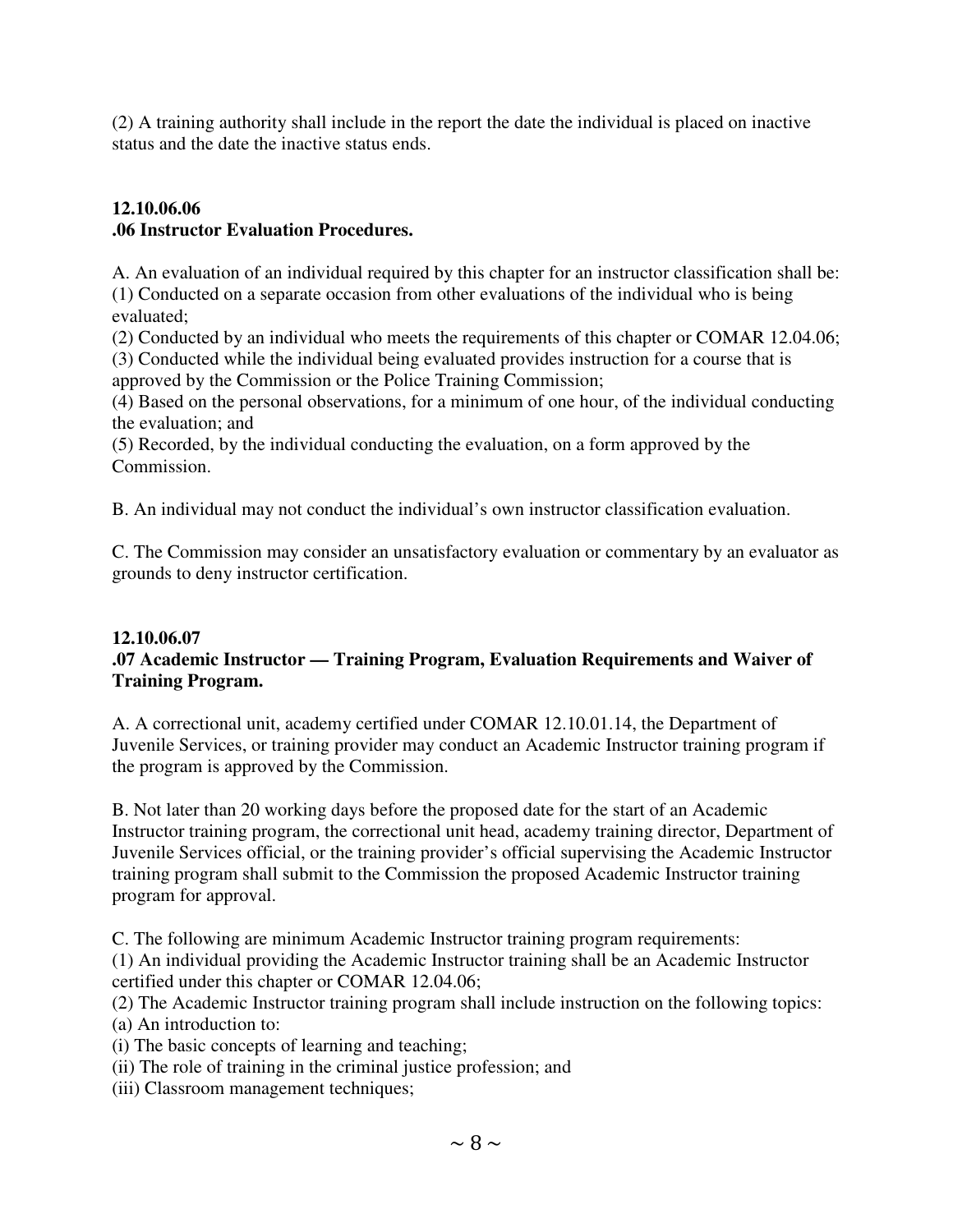(b) Effective speech techniques;

(c) Preparation and use of audiovisual training aids;

(d) Development of training objectives;

(e) Development of testing strategies;

(f) Identification of the purpose of a lesson plan and its components; and

(g) Practical preparation of mock classroom lesson plans.

D. An evaluation required for an Academic Instructor training program shall be conducted by an:

(1) Academic Instructor, if the individual's application is for Academic Instructor certification; or

(2) Instructor who meets the requirements of this chapter to perform evaluations for the instructor classification for which the individual is applying for certification.

E. Waiver for an Individual to Complete the Academic Instructor Training Program Requirement.

(1) Upon receiving a written application from a training authority, the Deputy Director may waive the requirement for an individual to complete the Academic Instructor training program if the individual:

(a) Is certified or licensed as an instructor by an agency of government or a non-governmental organization to provide instruction;

(b) Is currently a Provisional Instructor for one of the instructor classifications under Regulation .02 of this chapter; and

(c) Has received at least two acceptable Academic Instructor evaluations conducted in accordance with Regulation .06 of this chapter and §D of this regulation.

(2) A training authority may not submit the training authority's own application for a waiver of the Academic Instructor training program.

(3) A training authority requesting a waiver of the Academic Instructor training program for an individual shall submit to the Deputy Director:

(a) A completed Commission's Application for Instructor Certification;

(b) A written request that the requirement to complete the Academic Instructor training program be waived for the individual;

(c) Academic Instructor training program evaluations for the individual completed in accordance with Regulation .06 of this chapter and §D of this regulation; and

(d) Other information the Deputy Director may request.

# **12.10.06.08**

# **.08 Certification — Academic Provisional Instructor and Academic Instructor.**

A. Academic Provisional Instructor. A training authority may submit an application to the Commission for certification of an individual as an Academic Provisional Instructor when the individual:

(1) Has 1 year of employment experience in the public safety community; and

(2) Meets the selection standards under Regulation .03A of this chapter.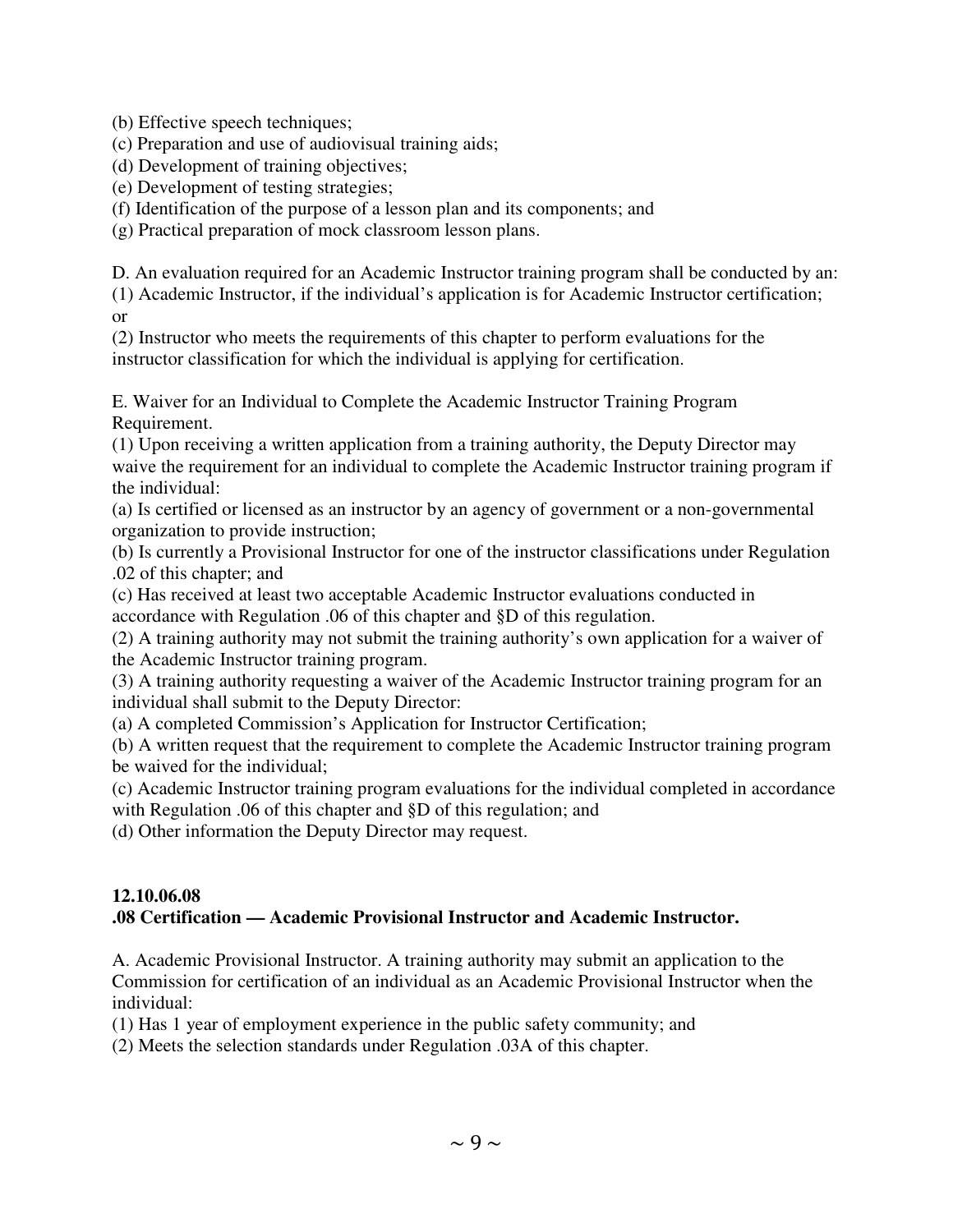B. Academic Instructor. A training authority may submit an application to the Commission for certification of an individual as an Academic Instructor when the individual has:

(1) A minimum of 2 years employment experience in the public safety community;

(2) Successfully completed, within 2 years before the date of the application, an approved Academic Instructor training program meeting the requirements of Regulation .07 of this chapter; and

(3) Received a minimum of two favorable instructor evaluations:

(a) Completed by an individual specified by Regulation .07D of this chapter within 2 years of the date of the application for certification;

(b) Conducted in accordance with Regulation .06 of this chapter; and

(c) Conducted while the individual was providing instruction as an Academic Provisional Instructor.

## **12.10.06.09**

## **.09 Certification and Training Program — Defensive Tactics Provisional Instructor and Defensive Tactics Instructor.**

A. Defensive Tactics Provisional Instructor Certification. A training authority may submit an application to the Commission for certification of an individual as a Defensive Tactics Provisional Instructor if the individual has:

(1) Acquired a minimum of 2 cumulative years of criminal justice related defensive tactics skills experience during the 5-year period immediately before the date of the application; and (2) Successfully completed a Commission-approved Defensive Tactics Instructor training program not more than 2 years before the date of the application for Defensive Tactics Provisional Instructor.

B. Defensive Tactics Instructor Certification. A training authority may submit an application to the Commission for certification of an individual as a Defensive Tactics Instructor when the individual:

(1) Is a Defensive Tactics Provisional Instructor;

(2) Has successfully completed the following:

(a) A Commission-approved Academic Instructor training program that meets the requirements under Regulation .07 of this chapter; and

(b) Except if granted a waiver under §C of this regulation, a Commission-approved Defensive Tactics Instructor training program before the date of the application for Defensive Tactics Instructor certification; and

(3) As a Defensive Tactics Provisional Instructor provided a minimum total of 12 hours of defensive tactics classroom and skills instruction under the direction of a Defensive Tactics Instructor that included a minimum of:

(a) Four hours of classroom instruction in the concepts and principles of defensive tactics;

(b) Eight hours of defensive tactics practical skills instruction; and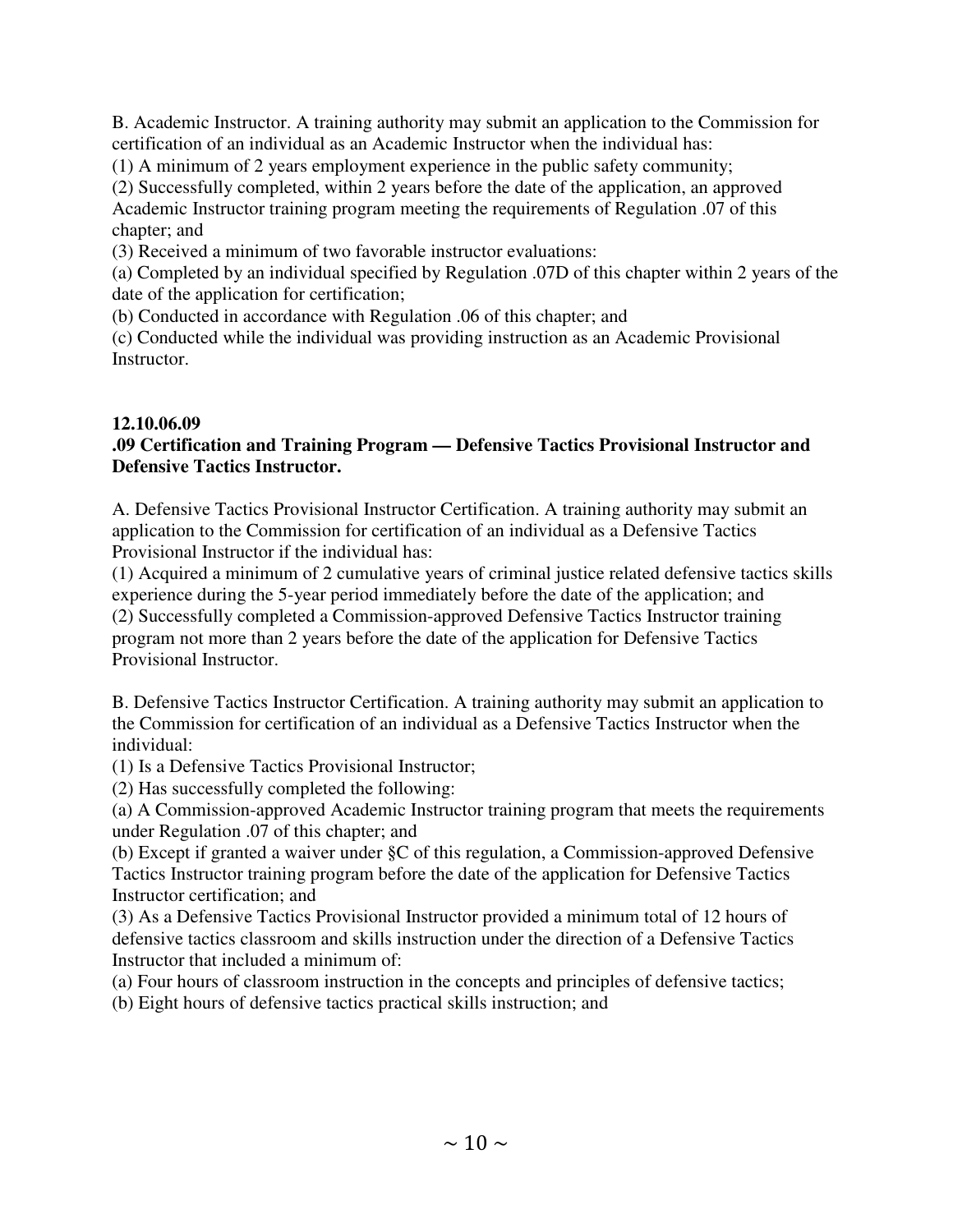(c) One satisfactory evaluation for each of the following, in accordance with Regulation .06 of this chapter, performed by a Defensive Tactics Instructor certified under this chapter or COMAR 12.04.06, while the individual was providing defensive tactics:

(i) Classroom instruction; and

(ii) Skills instruction.

C. Upon application by a training authority, the Deputy Director may waive the requirement under §§A(2) and B(2)(b) of this regulation that an individual complete the Defensive Tactics Instructor training program of this regulation if the individual:

(1) Successfully completed a program that was a minimum of 35 hours in length and the equivalent of a Defensive Tactics Instructor training program that meets the requirements of  $\S F(1)(c)$  of this regulation; and

(2) Provides supporting evidence, such as copies of certifications or course curriculums, to document the applicant's extensive knowledge and abilities in the skill areas specified in  $\S F(1)(c)$  of this regulation.

D. A training authority may not submit the training authority's own application for a waiver of the requirement to complete the Defensive Tactics Instructor training program required under §A(2) of this regulation.

E. The Deputy Director may limit the subject matter taught in a Defensive Tactics Training program by an individual who receives certification as a Defensive Tactics Instructor based on a waiver under §C of this regulation of the Defensive Tactics Instructor training program requirement under this regulation.

F. Defensive Tactics Instructor Training Program.

- (1) A Defensive Tactics Instructor training program, at a minimum, shall:
- (a) Be approved by the Commission;
- (b) Be a minimum of 35 hours in length; and
- (c) Include the following topics:
- (i) Balance, awareness, and self-control;
- (ii) Impact weapons;
- (iii) Weapon retention;
- (iv) Disarming;
- (v) Vital points of the human anatomy;
- (vi) Control holds;
- (vii) Take-downs;
- (viii) Handcuffing and searching;
- (ix) Escorting and Transporting an inmate or detainee;
- (x) Use of force continuum;
- (xi) Multiple adversaries; and
- (xii) Ground-level defenses.
- (2) Successful completion of a Defensive Tactics Instructor training program, at a minimum, requires:
- (a) A minimum score of 80 percent on all written examinations; and
- (b) Satisfactory demonstration of practical skill elements required in the program.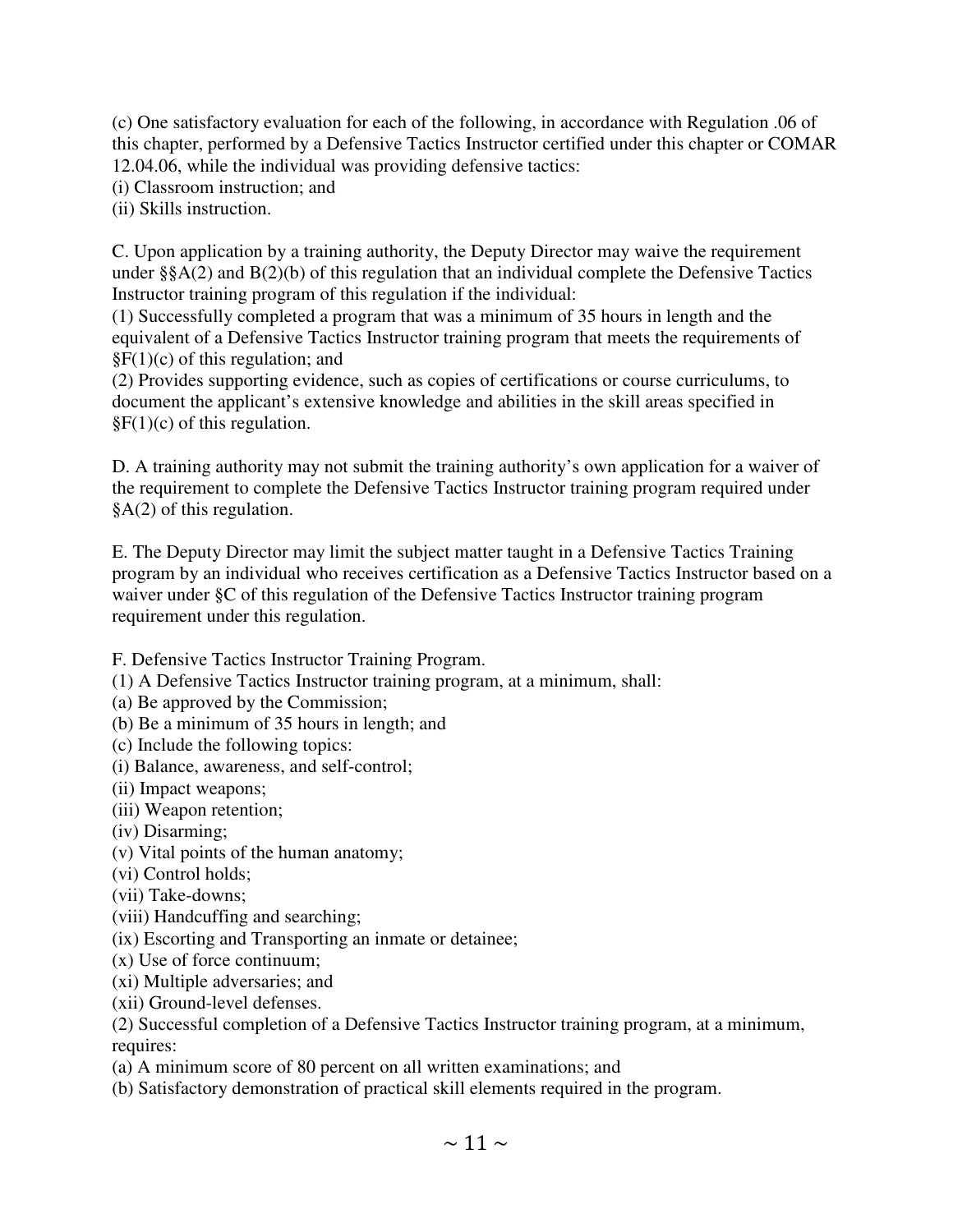(3) The Commission may approve a:

(a) Defensive Tactics Instructor training program that meets the requirements under this regulation; or

(b) A combination of defensive tactics training program courses that:

(i) As determined by the Deputy Director, satisfactorily address the topics required under  $\S F(1)(c)$  of this regulation; and

(ii) Is a minimum of 35 hours in length.

## **12.10.06.10 .10 Certification — Electronic Control Device Instructor.**

A training authority may submit an application to the Commission for certification of an individual as an Electronic Control Device Instructor if the individual seeking certification:

A. Is a correctional officer who:

(1) Is authorized by the correctional officer's employing agency to carry or use the specific manufacturer's model of an electronic control device for which the individual, if granted certification, would provide instruction; and

(2) Has successfully completed a Commission-approved Academic Instructor training program that meets requirements under Regulation .07 of this chapter.

B. Is not a correctional officer, but has:

(1) Successfully completed a Commission-approved training course for the specific manufacturer's model of an electronic control device for which the individual, if authorized, would provide instruction; and

(2) Been determined by the Deputy Director to be qualified to provide electronic control device instruction based on the individual's knowledge, skills, and abilities with the specific manufacturer's model of electronic control device for which the individual, if authorized, would provide instruction.

## **12.10.06.11 .11 Certification — Firearms Provisional Instructor, Line Instructor, and Firearms Instructor.**

A. Certification Requirements — General. A training authority may submit an application to the Commission for certification of an individual as a Firearms Provisional Instructor, Line Instructor, or Firearms Instructor when the individual meets the certification requirements established under this regulation for the particular instructor classification and has:

(1) Two or more years employment as a correctional officer or law enforcement officer within the last 5 years, during which employment the individual was authorized to use or carry a firearm for a minimum of 2 years; and

(2) Within 60 days immediately before the date of the application for instructor certification, successfully completed the qualification course of fire required by §D(5) of this regulation for the firearm type for which the individual is requesting instructor certification.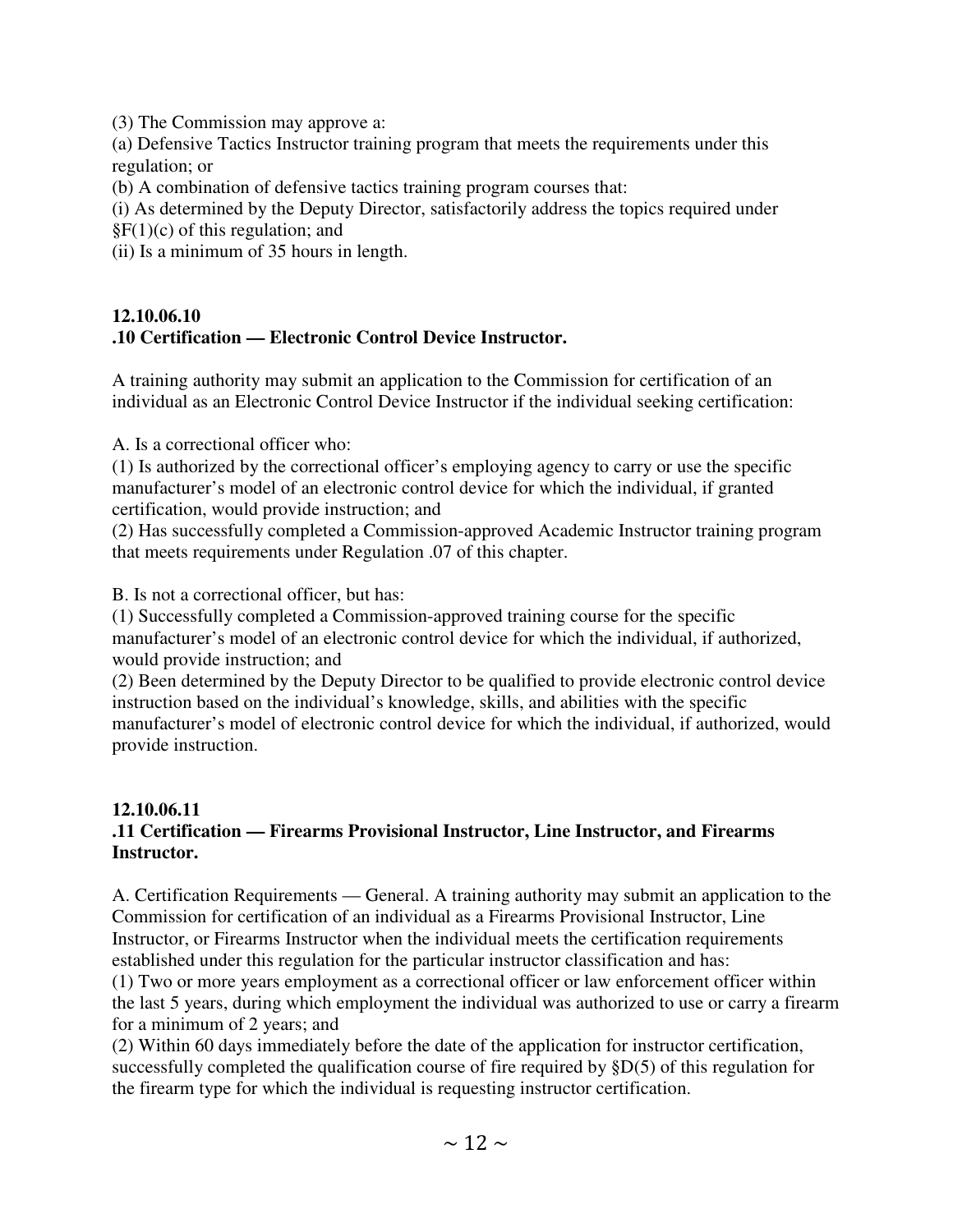B. Certification Requirements for Firearms Provisional Instructor, Line Instructor, and Firearms Instructor.

(1) Firearms Provisional Instructor Certification Requirements. Before an individual may be certified as a Firearms Provisional Instructor, the Commission requires, at a minimum, that the individual:

(a) Meets requirements established under §A of this regulation; and

(b) Within 2 years of the date of the application for Firearms Provisional Instructor, successfully completed classroom instruction, training, and the qualification course of fire required under §§D(2) and (3) of this regulation that was provided by:

(i) The Commission;

(ii) A Commission-approved program;

(iii) The United States Government or Armed Forces;

(iv) National Rifle Association; or

(v) A firearms instructor school approved by the Deputy Director.

(2) Line Instructor Certification Requirements. Before an individual may be certified as a Line Instructor, the Commission requires, at a minimum, that the individual:

(a) Meets requirements established under §A of this regulation;

(b) Successfully completed the requirements for Firearms Provisional Instructor certification established under §B(1) of this regulation;

(c) Received at least two satisfactory evaluations performed by a Firearms Instructor for the individual while providing firearms firing line training and qualification; and

(d) Provided firearms firing line training and qualification instruction that is:

(i) A minimum of 8 hours;

(ii) Provided for Commission-approved courses;

(iii) Supervised by a Line Instructor or Firearms Instructor; and

(iv) Provided for the firearm type for which the individual is requesting Line Instructor certification.

(3) Firearms Instructor Certification Requirements. Before an individual may be certified as a Firearms Instructor, the Commission requires, at a minimum, that the individual:

(a) Meets requirements established under §A of this regulation;

(b) Successfully completed a Commission-approved Academic Instructor training program;

(c) Received at least two satisfactory evaluations performed by a Firearms Instructor for the individual providing firearms classroom instruction during the Academic Instructor training program;

(d) Successfully provided at least 4 hours of firearms classroom instruction;

(e) Received at least two satisfactory evaluations performed by a Firearms Instructor for the individual while providing firearms firing line training and qualification; and

(f) Is currently a Commission-certified Line Instructor, or a Commission-certified Firearms Provisional Instructor who has successfully provided firearms firing line training and qualification instruction that has been:

(i) A minimum of 8 hours;

(ii) Provided for a Commission-approved course;

(iii) Supervised by a Line Instructor or Firearms Instructor; and

(iv) Provided for the firearm type for which the individual is requesting Firearms Instructor certification.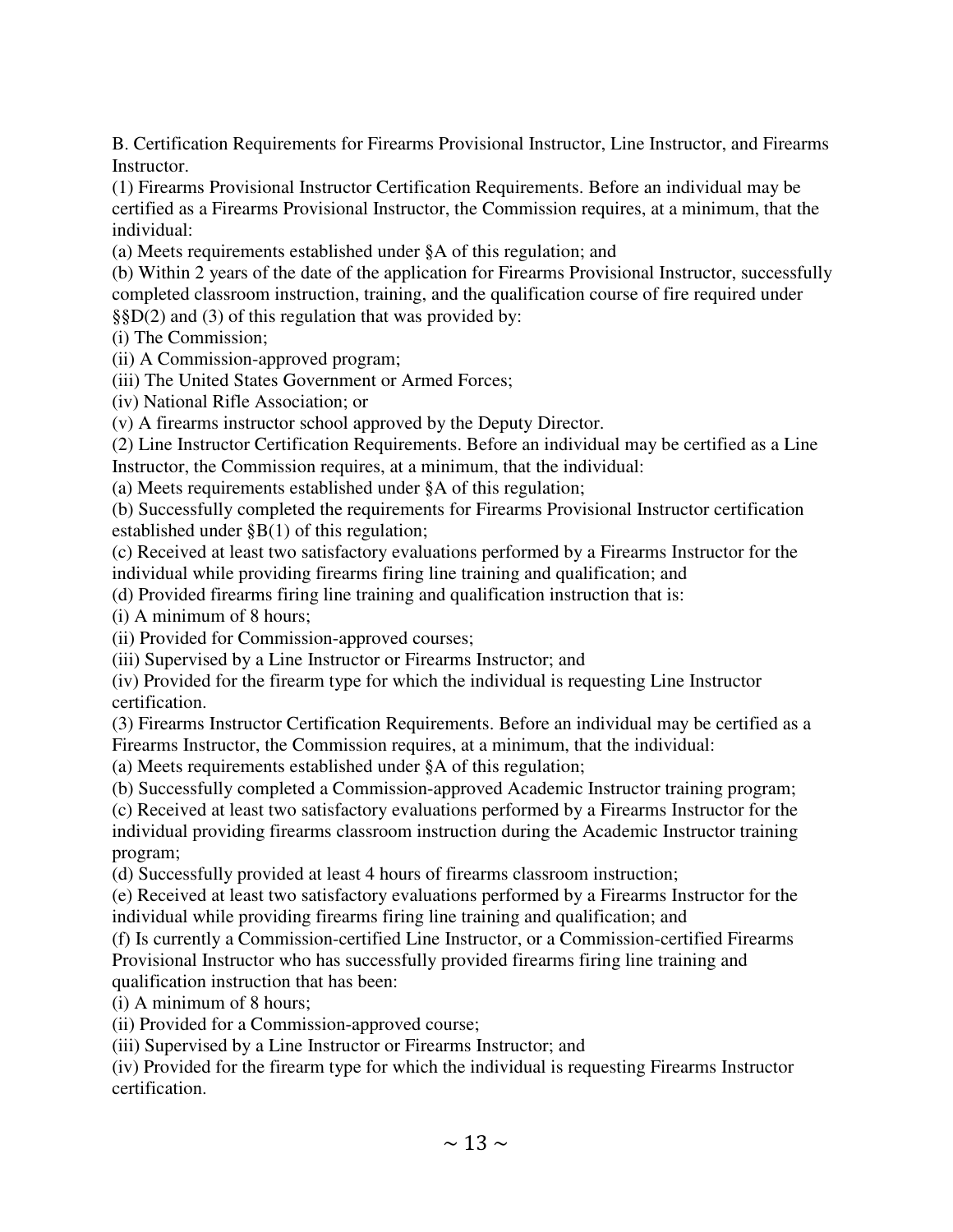C. Experience Accepted by the Commission for Training Requirements.

(1) The Commission may accept documented firearms-related experience toward meeting the minimum training requirements for Firearms Provisional Instructor, Line Instructor, or Firearms Instructor certification.

(2) Examples of documented firearms-related experience that the Commission may accept include military training or counter sniper training.

D. Classroom Instruction, Firearms Training, and Firearms Qualification Course of Fire Requirements.

(1) Firearms classroom instruction and firearms training and qualification course of fire required by this regulation shall be approved by the Commission before being conducted.

(2) The following establishes minimum requirements for classroom instruction and firearms training and qualification course of fire for the certification of instructor classifications under this regulation:

| Requirement                                                                                               | Handgun                                                                         | Type 1<br>Long<br>Gun | Type 2<br>Long Gun                                                                                                                                                                                                                                           | Type 3<br>Long Gun | Type 4<br>Long Gun                                                                                                                                            |
|-----------------------------------------------------------------------------------------------------------|---------------------------------------------------------------------------------|-----------------------|--------------------------------------------------------------------------------------------------------------------------------------------------------------------------------------------------------------------------------------------------------------|--------------------|---------------------------------------------------------------------------------------------------------------------------------------------------------------|
| (a) Total minimum hours<br>for classroom instruction,<br>training and course of fire<br>for qualification | 35 hours                                                                        | 35 hours              | 35 hours<br>14 hours<br>56 hours when also seeking<br>certification for one handgun type<br>and also a Type 4 long gun;<br>65 hours when also seeking<br>certification for two handgun<br>types and also one long gun type,<br>of a Type 2, 3, or 4 long gun |                    | 7 hours<br>35 hours when also<br>seeking certification<br>for one handgun<br>type;<br>49 hours when also<br>seeking certification<br>for two handgun<br>types |
| (b) Training and<br>qualification courses of fire<br>total minimum rounds to<br>be discharged             | 350 rounds for one<br>handgun type; 250<br>rounds each for two<br>handgun types | 150<br>rounds         | 350 rounds                                                                                                                                                                                                                                                   | 350 rounds         | 50 rounds                                                                                                                                                     |
| (c) Qualification course of<br>fire minimum rounds to be<br>discharged                                    | 30 rounds                                                                       | 20<br>rounds          | 30 rounds                                                                                                                                                                                                                                                    | 30 rounds          | 10 rounds                                                                                                                                                     |
| (d) Minimum passing score<br>Commission-approved<br>instructor qualification<br>course of fire            | 90 percent                                                                      | 100<br>percent        | 90 percent                                                                                                                                                                                                                                                   | 90 percent         | 90 percent                                                                                                                                                    |
| (e) Minimum passing score<br>each written test                                                            | 80 percent                                                                      | 80<br>percent         | 80 percent                                                                                                                                                                                                                                                   | 80 percent         | 80 percent                                                                                                                                                    |

(3) Firearms Provisional Instructor classroom instruction shall meet the requirements established under §D(2) of this regulation, and at a minimum include instruction on:

(a) Firearms safety;

(b) Firearms nomenclature;

(c) Firearms fundamentals and marksmanship;

(d) Firearms cleaning and maintenance;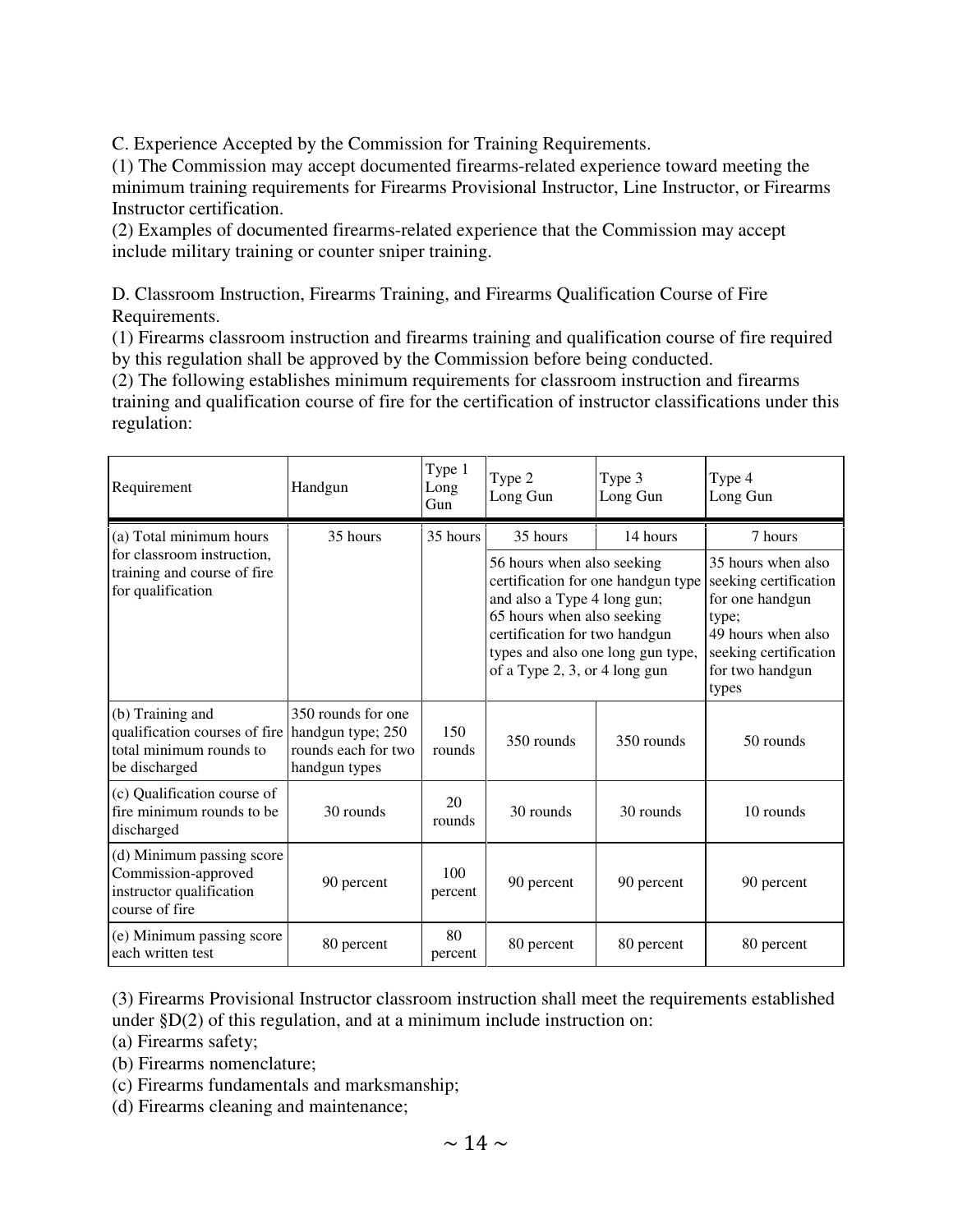(e) The problem shooter;

- (f) Target analysis;
- (g) Ballistics;
- (h) Legal issues concerning the use of force;
- (i) Deadly force policy;
- (j) Judgmental or decision training;
- (k) Reduced light discipline;
- (l) Emotional, mental, and psychological issues related to critical incidents;
- (m) Commission policy and procedures;
- (n) Malfunctions; and
- (o) Exposure to or practical application of, or both:
- (i) Designing a course of fire;
- (ii) Lesson plan development; and
- (iii) Classroom presentations.
- (4) Firearms training shall meet the requirements established under §D(2) of this regulation, and at a minimum, include exposure to and practical application of:
- (a) Firing line operations, that include:
- (i) Instruction on the firing line; and
- (ii) Instruction from a location overseeing the firing line;
- (b) Malfunction drills;
- (c) Stress training;
- (d) Judgmental or decision training;
- (e) Range preparation and cleanup;
- (f) Scoring;
- (g) Target analysis;
- (h) Safety; and
- (i) Marksmanship fundamentals.
- (5) An individual seeking instructor certification under this regulation shall successfully complete one firearms qualification course of fire that meets the requirements established under §D(2) of this regulation for each firearm type for which the individual is seeking instructor certification.
- (6) An individual seeking instructor certification under this regulation shall successfully meet:
- (a) For a handgun, requirements 3—9 of the "Handgun Day-Fire Required Course of Fire for Qualification" in the table under COMAR 12.10.04.05;
- (b) For a particular type long gun, requirements 3—7 of the table under COMAR 12.10.04.07.

## **12.10.06.12 .12 Expiration of Instructor Certification.**

A. An individual's instructor certification expires:

(1) At the conclusion of the individual's term of certification established under Regulation .15B of this chapter for the individual's instructor classification;

(2) When the individual leaves employment with the correctional unit, academy certified under COMAR 12.10.01.14, or the Department of Juvenile Services on behalf of which the training authority submitted the application for the individual's instructor certification; or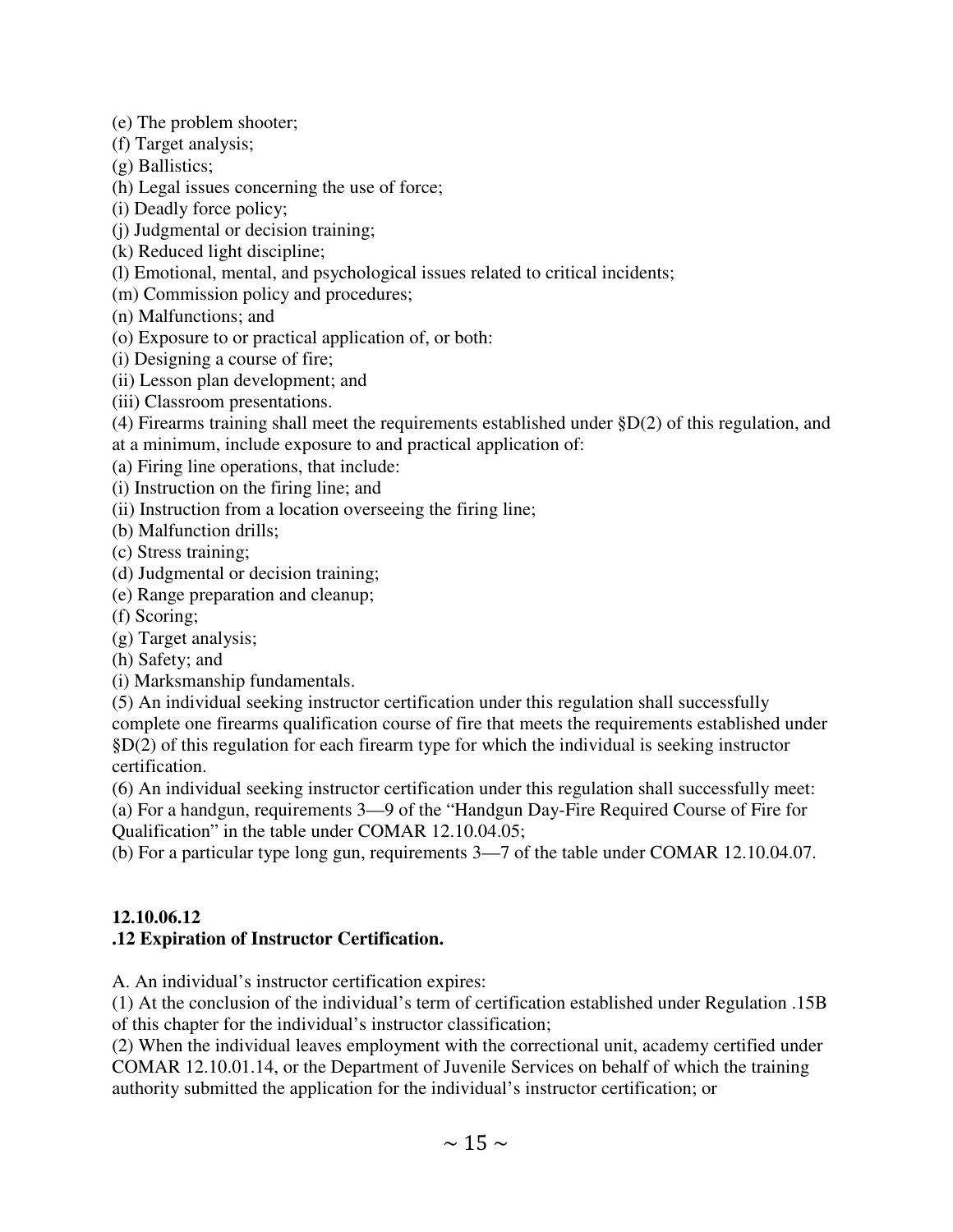(3) If the training authority for the correctional unit, academy certified under COMAR 12.10.01.14, or the Department of Juvenile Services that submitted the application for the individual's instructor certification requests that the individual's instructor certification be terminated.

B. An individual's term of certification may not expire while the individual is on inactive status.

## **12.10.06.13 .13 Renewal of Instructor Certification.**

A. Renewal of provisional instructor certification for an instructor classification may be granted by the Deputy Director as provided under Regulation .15 of this chapter.

B. Except for provisional instructor, renewal of instructor certification for an instructor classification may be granted by the Commission as follows:

(1) If an individual's instructor certification has been expired for more than 3 years, the individual:

(a) Shall successfully complete the instructor certification requirements of this chapter for the instructor classification applied for in order to receive certification for that instructor classification; or

(b) Upon approval by the Commission, may receive certification renewal for the expired instructor classification if the individual successfully completes a program of selected aspects of the instructor classification's certification requirements designated by the Commission.

(2) If an individual's instructor certification expires because the individual leaves employment or ceases to provide instruction under the supervision of a correctional unit, academy certified under COMAR 12.10.01.14, or the Department of Juvenile Services that submitted the application for the individual's instructor certification and subsequently is employed by or provides instruction under the supervision of another correctional unit, academy certified under COMAR 12.10.01.14, or the Department of Juvenile Services whose training authority submits an application for renewal of the individual's instructor certification:

(a) More than 90 days before the date that the individual's term of certification expires, the:

(i) Individual is not required to meet the requirements of Regulation .14 of this chapter to receive the certification; and

(ii) Commission shall establish a new term of certification for the individual that does not exceed 12 months from the expiration date of the individual's most recent term of certification.

(b) 90 days or less before expiration of the term of certification or 3 years or less after the expiration of the term of certification, the:

(i) Individual shall meet requirements established under Regulation .14 of this chapter to receive renewal of certification for the instructor classification; and

(ii) Certification renewal, if granted, shall be for a new term of certification established under Regulation .15B of this chapter.

(3) If an instructor certification is due to expire or has expired at the conclusion of the term of certification, the: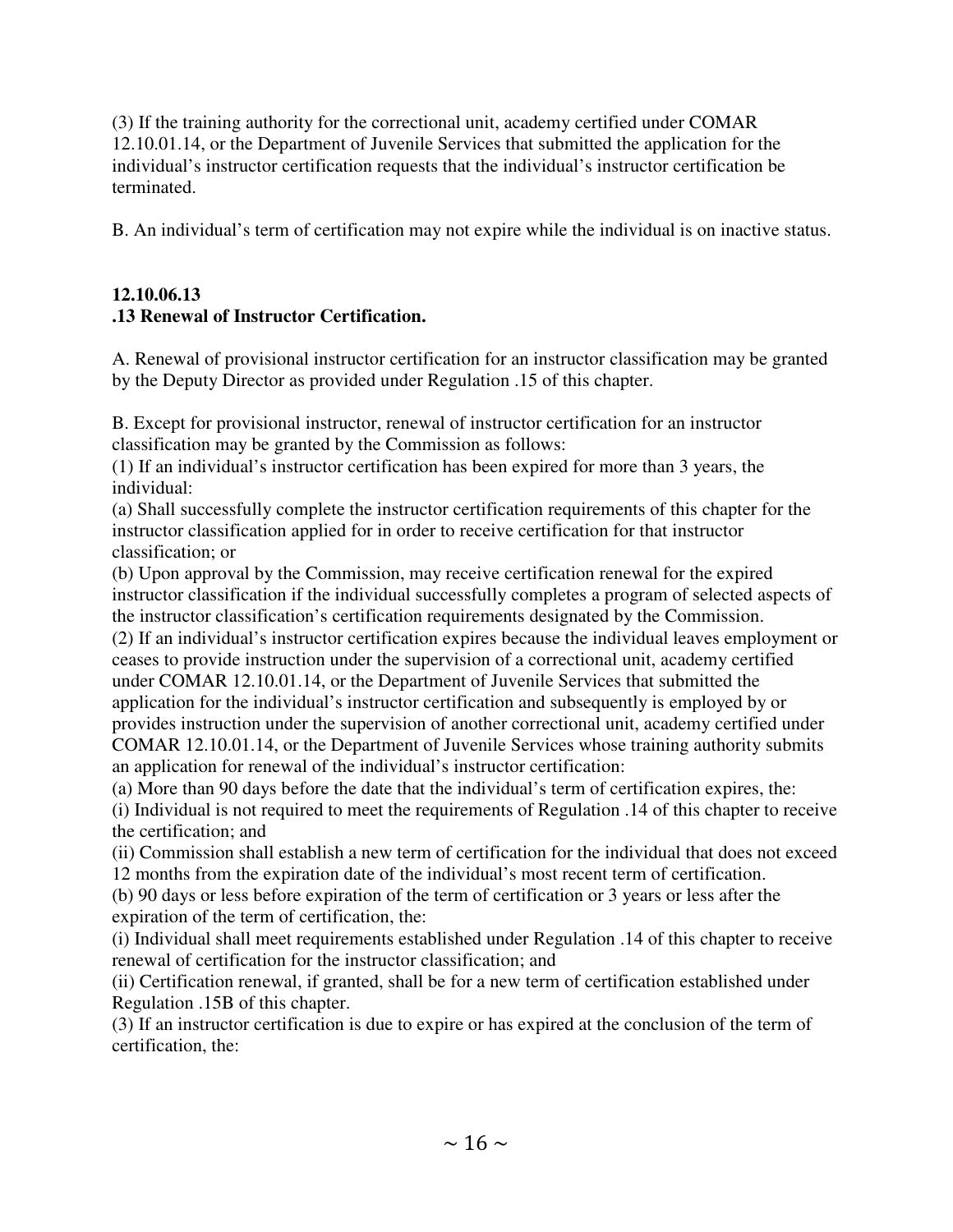(a) Training authority shall submit an application for renewal of the instructor certification to the Commission not sooner than 90 days before the term of certification expires and, if certification has expired, not later than 3 years after the term of certification expired;

(b) Individual is required to meet the instructor certification requirements under Regulation .14 of this chapter to renew instructor certification; and

(c) Individual's instructor certification shall be renewed for a new term of certification established under Regulation .15B of this chapter.

C. Instructor Certification Renewal Procedures.

(1) The Commission may renew an individual's certification for an instructor classification if the:

(a) Individual meets requirements under this chapter for instructor certification renewal and other applicable Commission regulations;

(b) Individual completes the Commission's renewal application and submits the completed application to the training authority for the individual's employer; and

(c) Training authority for the individual's employer has reviewed and approved the renewal application and submits the approved application to the Commission within the time established under this regulation.

(2) A training authority may not review, approve, or submit to the Commission the training authority's own application for instructor certification renewal.

# **12.10.06.14**

# **.14 Instructor Certification Renewal Requirements for Instructor Classifications.**

A. If a provisional instructor certification for an instructor classification expires, the individual is not required to meet the requirements of this section to renew the same provisional instructor certification classification.

B. The training authority for a correctional unit, academy certified under COMAR 12.10.01.14, or the Department of Juvenile Services submitting an application for instructor certification or renewal of instructor certification that the Commission last approved during the individual's most recent term of instructor certification shall affirm that the individual meets the certification requirements specified for the instructor classification under §D of this regulation.

C. Renewal for each instructor classification requires that the individual for which a training authority has submitted an application for instructor certification renewal is recommended for instructor certification renewal by the individual's correctional unit, academy certified under COMAR 12.10.01.14, or the Department of Juvenile Services.

D. The following table provides the minimum requirements for an individual's certification renewal of the instructor classifications indicated: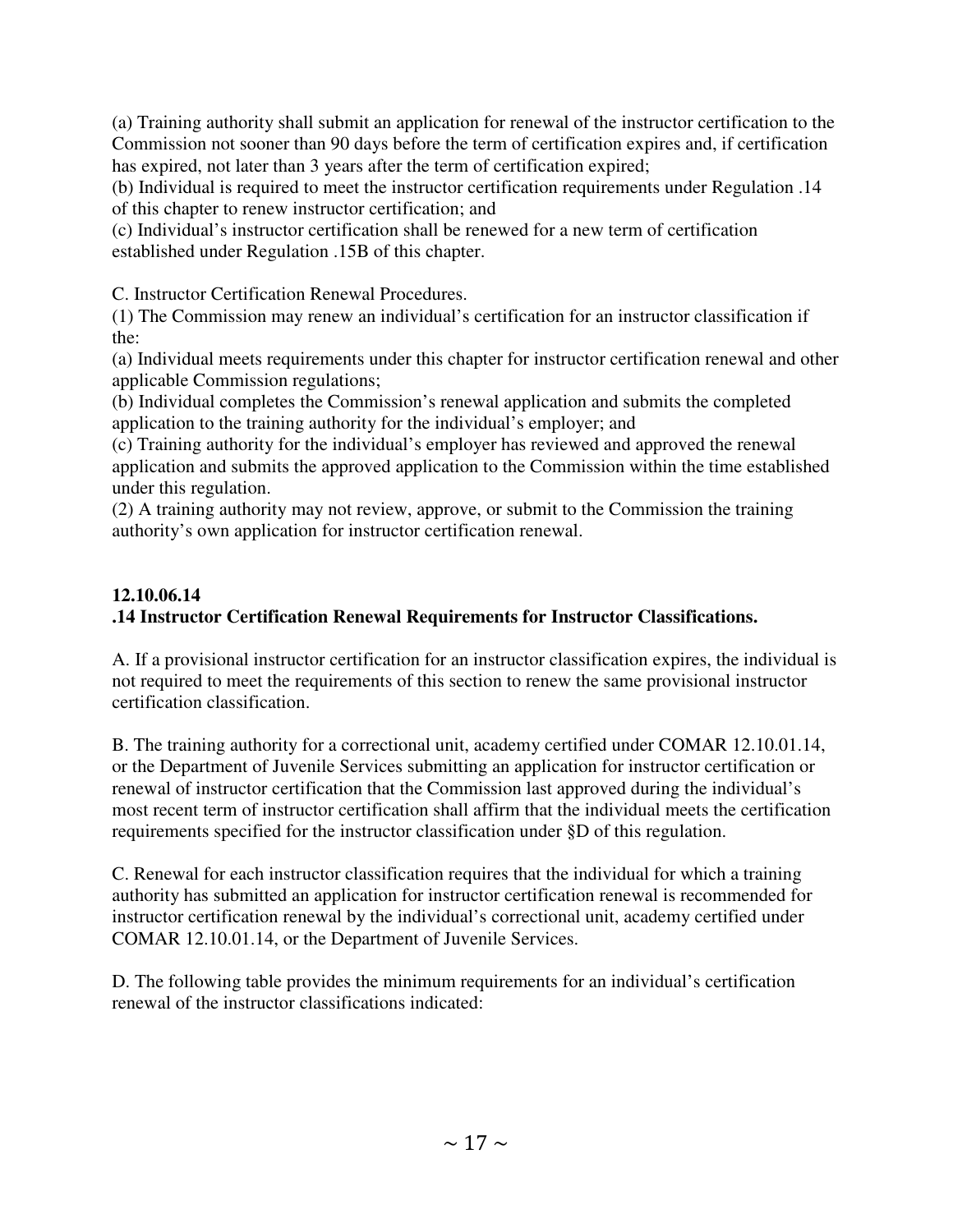| Instructor<br>Classification                          | Minimum Requirements for Certification Renewal                                                                                                                                                                                                                                                                                                                                                                                                                                                                                                                                                                                                                                                                                                                                                                                                                                                        |
|-------------------------------------------------------|-------------------------------------------------------------------------------------------------------------------------------------------------------------------------------------------------------------------------------------------------------------------------------------------------------------------------------------------------------------------------------------------------------------------------------------------------------------------------------------------------------------------------------------------------------------------------------------------------------------------------------------------------------------------------------------------------------------------------------------------------------------------------------------------------------------------------------------------------------------------------------------------------------|
| (1) Academic<br>Instructor                            | During the most recent term of certification the individual is required to:<br>(a) Have provided classroom instruction for a training course approved by the Commission or<br>Police Training Commission; and<br>(b) Demonstrate competence in providing classroom instruction while conducting classroom<br>instruction for a training course approved by the Commission or Police Training Commission.                                                                                                                                                                                                                                                                                                                                                                                                                                                                                              |
| (2) Defensive<br><b>Tactics Instructor</b>            | During the most recent term of certification the individual is required:<br>(a) To demonstrate competence in providing classroom and skills instruction which a<br>Defensive Tactics Instructor is authorized to provide under this chapter; and<br>(b) While conducting instruction for a training course approved by the Commission or the<br>Police Training Commission, to have received a minimum of:<br>(i) One satisfactory evaluation for defensive tactics classroom instruction; and<br>(ii) One satisfactory evaluation for defensive tactics practical skills instruction.                                                                                                                                                                                                                                                                                                                |
| (3) Electronic<br><b>Control Device</b><br>Instructor | During the most recent term of certification the individual is required:<br>(a) To demonstrate competence in providing classroom and skills instruction which an<br>Electronic Control Device Instructor is authorized to provide under this chapter; and<br>(b) While conducting instruction for a training course approved by the Commission or the<br>Police Training Commission, to have received a minimum of:<br>(i) One satisfactory evaluation for electronic control device classroom instruction; and<br>(ii) One satisfactory evaluation for electronic control device practical skills instruction.                                                                                                                                                                                                                                                                                       |
| (4) Line Instructor                                   | The individual is required:<br>(a) Within 60 days immediately preceding submission of the application for renewal to the<br>Commission, to have successfully completed the firearms qualification course of fire<br>requirements under Regulation .11 of this chapter for the firearm type for which the individual<br>is seeking certification renewal; and<br>(b) During the most recent term of instructor certification to have:<br>(i) Demonstrated competence in providing skills instruction which a Line Instructor is<br>authorized to provide under this chapter; and<br>(ii) Received a minimum of one satisfactory evaluation while providing firearms firing line<br>operations and skills instruction for a training course approved by the Commission or the<br>Police Training Commission.                                                                                            |
| (5) Firearms<br>Instructor                            | The individual is required:<br>(a) Within 60 days immediately preceding submission of the application for renewal to the<br>Commission, to have successfully completed the firearms qualification course of fire<br>requirements under Regulation .11 of this chapter for the firearm type for which the individual<br>is seeking certification renewal; and<br>(b) During the most recent term of instructor certification to have:<br>(i) Demonstrated competence in providing classroom and skills instruction which a Firearms<br>Instructor is authorized to provide under this chapter; and<br>(ii) While conducting a training course approved by the Commission or the Police Training<br>Commission, received a minimum of one satisfactory evaluation for firearms classroom<br>instruction, and one satisfactory evaluation for firearms firing line operations and skills<br>instruction. |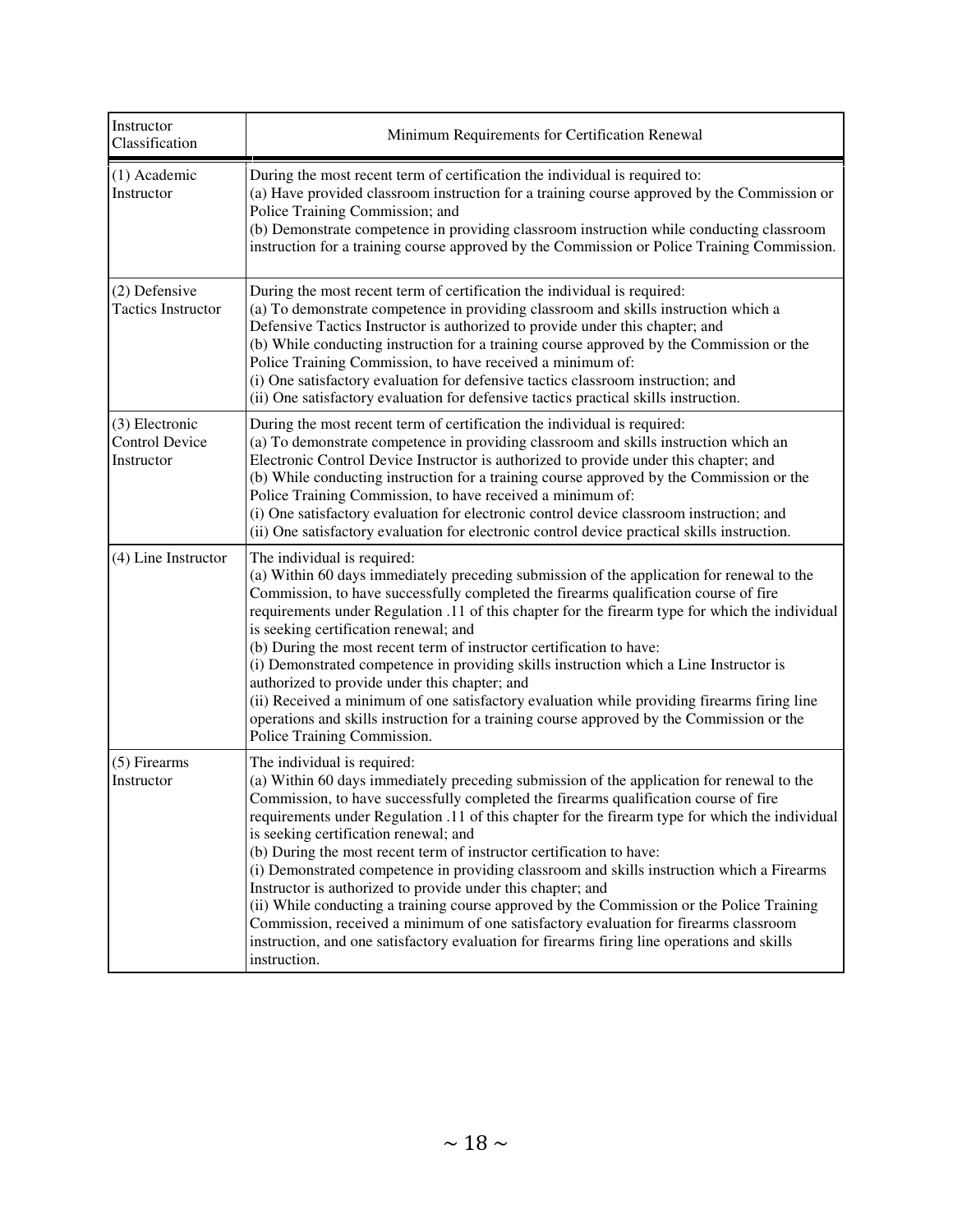# **12.10.06.15 .15 Term of Instructor Certification and Limitations on Instruction.**

A. An individual may not conduct any part of the individual's own training or instruction required by the Commission to meet instructor certification requirements under this chapter.

B. The following table establishes for each instructor classification:

(1) Limitations on instruction that may be provided; and

(2) Term of instructor certification.

| Instructor<br>Classification                            | Term of Certification                                                           | Limitations on Instruction that may be provided                                                                                                                                                                                                                                                                                                                                                                                                                                                                                                       |
|---------------------------------------------------------|---------------------------------------------------------------------------------|-------------------------------------------------------------------------------------------------------------------------------------------------------------------------------------------------------------------------------------------------------------------------------------------------------------------------------------------------------------------------------------------------------------------------------------------------------------------------------------------------------------------------------------------------------|
| (1) Academic<br>Provisional<br>Instructor               | One year, and may<br>be renewed with the<br>approval of the<br>Deputy Director. | The individual may provide instruction only while in the presence of a<br>supervising Academic Instructor. In addition, the individual may not<br>instruct any aspect of:<br>(a) Defensive Tactics Training;<br>(b) Electronic Control Device Training; or<br>(c) Firearms classroom instruction, training or qualification course of fire.                                                                                                                                                                                                           |
| (2) Academic<br>Instructor                              | Up to 4 years, and<br>may be renewed.                                           | May not instruct any aspect of:<br>(a) Defensive Tactics Training;<br>(b) Electronic Control Device Training; or<br>(c) Firearms classroom instruction, training or qualification course of fire.                                                                                                                                                                                                                                                                                                                                                     |
| (3) Defensive<br>Tactics<br>Provisional<br>Instructor   | One year, and may<br>be renewed with the<br>approval of the<br>Deputy Director. | Instructional authority is limited to providing the following, while in the<br>presence of a supervising Defensive Tactics Instructor:<br>(a) Classroom instruction on defensive tactics;<br>(b) Assist with practical defensive tactics skills training; and<br>(c) Assist in skill assessment.                                                                                                                                                                                                                                                      |
| (4) Defensive<br><b>Tactics Instructor</b>              | Up to 4 years, and<br>may be renewed.                                           | Instructional authority is limited to providing instruction in defensive<br>tactics classroom and skills training.                                                                                                                                                                                                                                                                                                                                                                                                                                    |
| $(5)$ Electronic<br><b>Control Device</b><br>Instructor | Up to 4 years, and<br>may be renewed.                                           | Instructional authority is limited to providing electronic control device<br>instruction for the specific manufacturer's model of an electronic control<br>device for which the individual has been granted Electronic Control<br>Device Instructor certification.                                                                                                                                                                                                                                                                                    |
| $(6)$ Firearms<br>Provisional<br>Instructor             | One year, and may<br>be renewed with the<br>approval of the<br>Deputy Director. | (a) Instructional authority is limited to providing, for the firearm type with<br>which the individual is qualified under Regulation .11 of this chapter,<br>while in the presence of a supervising Firearms Instructor:<br>(i) Firearms classroom instruction;<br>(ii) Firearms training; and<br>(iii)Qualification course of fire.<br>(b) May not conduct the individual's own firearms training or<br>qualification.                                                                                                                               |
| $(7)$ Line<br>Instructor                                | Up to 4 years, and<br>may be renewed.                                           | (a) Instructional authority is limited to providing, for the firearm type with<br>which the individual is qualified under Regulation .11 of this chapter,<br>firearms training and qualification course of fire. In addition, the<br>individual may provide, for the firearm type with which the individual is<br>qualified under Regulation .11 of this chapter, firearms classroom<br>instruction while in the presence of a supervising Firearms Instructor.<br>(b) May not conduct the individual's own firearms qualification course of<br>fire. |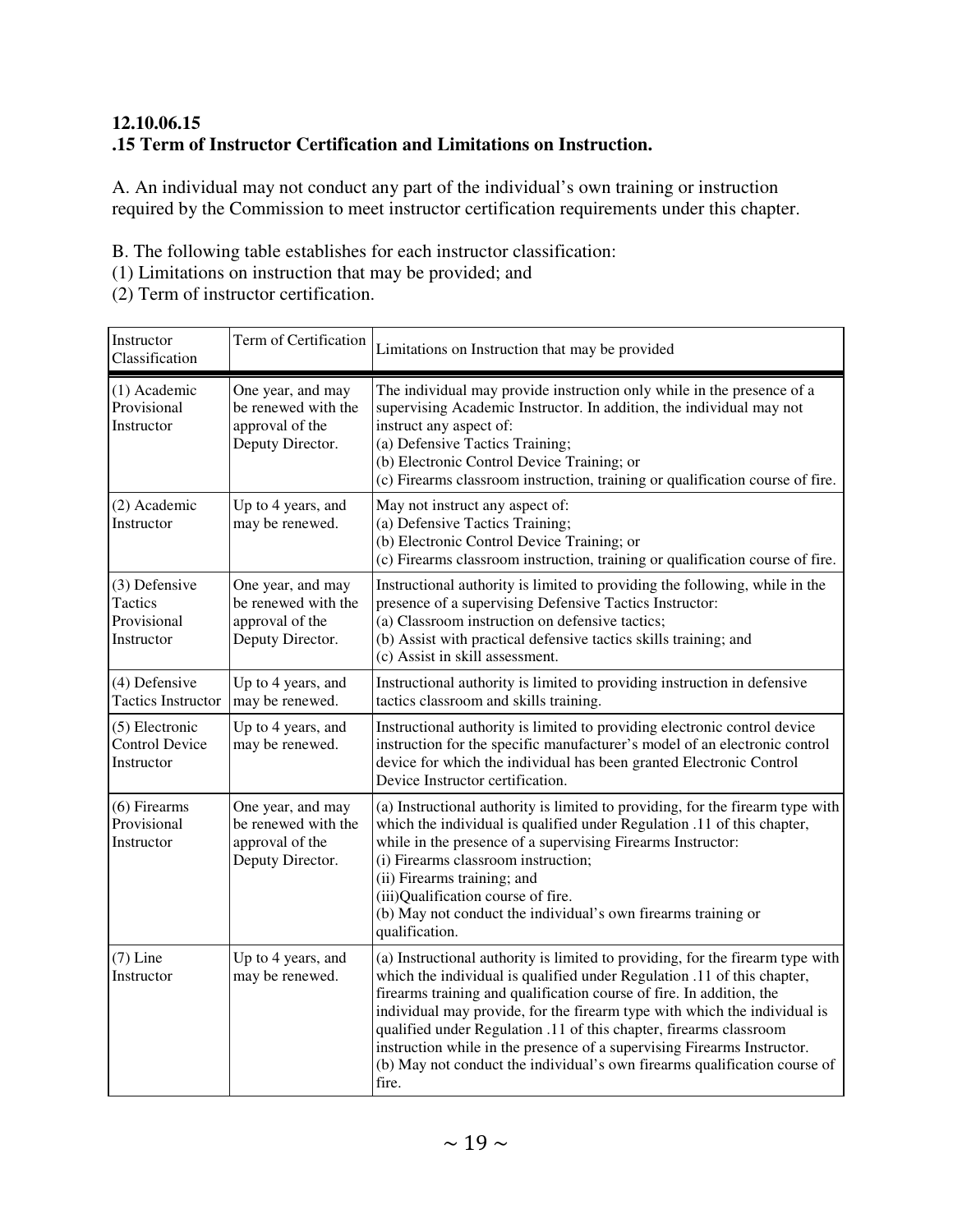| $(8)$ Firearms<br>Instructor | Up to 4 years, and<br>may be renewed. | $\alpha$ ) Instructional authority is limited to providing firearms classroom<br>instruction, firearms training and qualification course of fire for the<br>11. If infinity lifest type with which the individual is qualified under Regulation 11<br>of this chapter. |
|------------------------------|---------------------------------------|------------------------------------------------------------------------------------------------------------------------------------------------------------------------------------------------------------------------------------------------------------------------|
|                              |                                       | $(6)$ May not conduct the individual's own qualification course of fire.                                                                                                                                                                                               |

## **12.10.06.16**

#### **.16 Suspension and Revocation of Instructor Certification and Exemptions.**

A. The Deputy Director, in accordance with this regulation may temporarily suspend or permanently revoke an individual's instructor certification if the individual:

(1) Does not comply with Commission regulations;

(2) Falsifies or fails to maintain reports, forms, rosters, and other records required by the Commission;

(3) Facilitates or condones cheating on an examination, skills exercise, or other aspect of a training provider's course for which instruction is provided;

(4) Compromises the integrity of a training provider's training program or course;

(5) Misuses the authority granted by the instructor certification;

(6) Fails to provide required instruction or provides instruction that is erroneous or inadequate;

(7) Fails to cooperate with Commission audits or inquiries;

(8) Provides false or misleading information to the Commission; or

(9) Violates or fails to meet Commission requirements.

B. If the Commission has knowledge that an instructor has allegedly engaged in conduct specified under §A of this regulation, the Deputy Director shall:

(1) Provide written notice of the allegations to the instructor's supervising authority at the correctional unit, Department of Juvenile Services, law enforcement agency, training provider, or academy certified under COMAR 12.10.01.14 or COMAR 12.04.01.10 that employs or supervises the instructor who is the subject of the allegation;

(2) Ensure the allegation is thoroughly investigated; and

(3) Conduct a hearing to allow the allegation to be presented and the instructor to respond to the allegation.

C. After reviewing the information resulting from the investigation and conducting a hearing under §B of this regulation, the Deputy Director shall decide if the allegation is supported by fact.

D. If the Deputy Director decides the allegation is supported by fact, the Deputy Director may order that the instructor's certification be:

(1) Permanently revoked; or

(2) Temporarily suspended.

E. The Deputy Director shall submit a written report of findings to support a decision under §C of this regulation and any order under §D of this regulation to:

(1) The instructor's supervising authority at the correctional unit, Department of Juvenile Services, law enforcement agency, training provider, or academy certified under COMAR